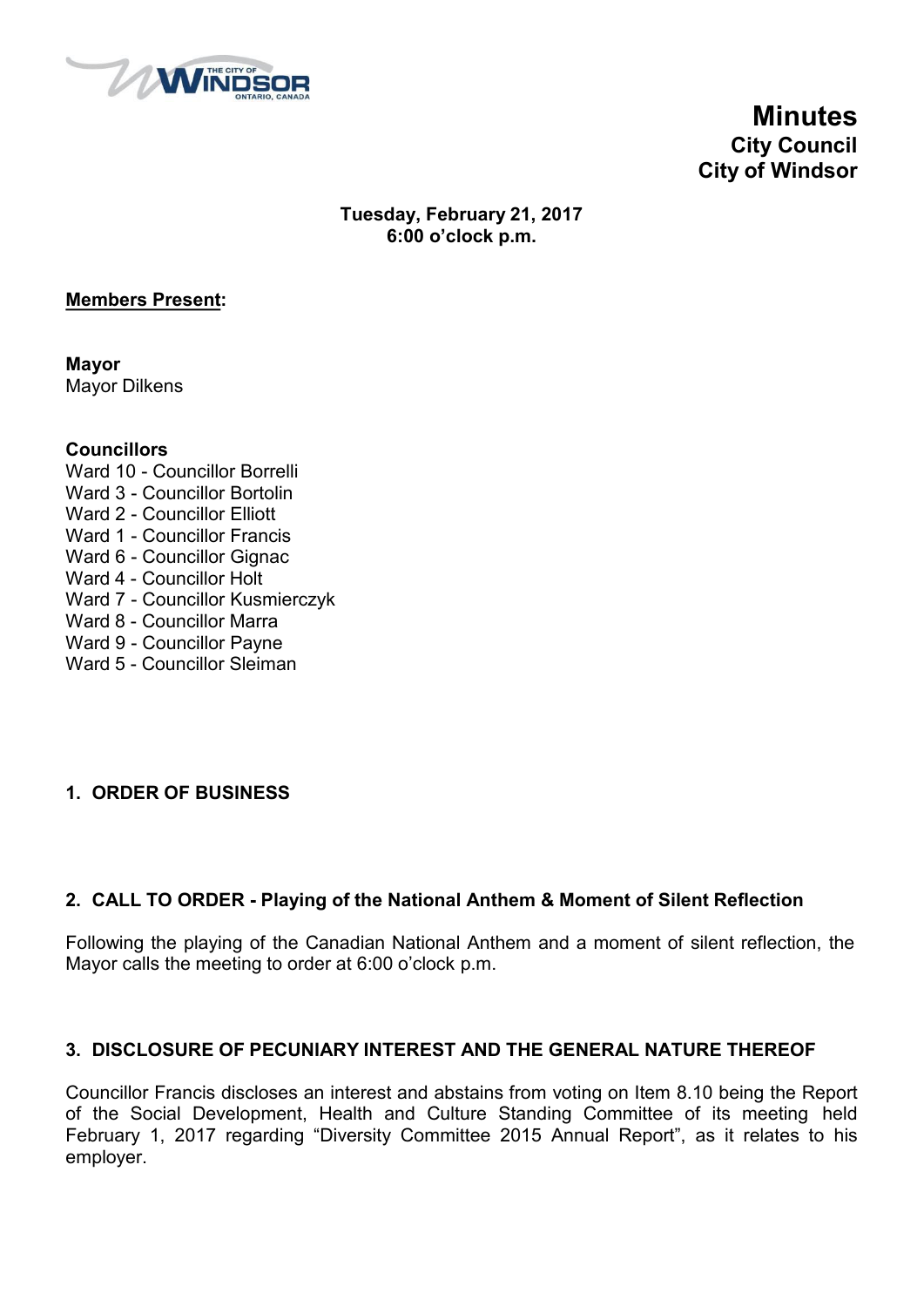# **Minutes City Council Tuesday, February 21, 2017** Page **2** of **29**

Councillor Francis discloses an interest and abstains from voting on Item 8.14 being the Report of the Social Development, Health and Culture Standing Committee of its meeting held February 1, 2017 regarding "Report No. 21 of the Seniors Advisory Committee regarding application for the Seniors Community Grant Program", as it relates to his employer.

### **4. ADOPTION OF THE MINUTES**

#### **4.1 Minutes of the meeting of Council held January 23, 2017**

Moved by: Councillor Francis Seconded by: Councillor Gignac

That the Minutes of the regular meeting of Council held January 23, 2017 **BE ADOPTED** as presented. **Carried** 

#### **4.2 Council Minutes February 6, 2017**

Moved by: Councillor Francis Seconded by: Councillor Gignac

That the Minutes of the regular meeting of Council held February 6, 2017 **BE ADOPTED** as presented. **Carried** 

#### **5. NOTICE OF PROCLAMATIONS**

February 2017 – Heart Month February 19-25, 2017 – Rotary International World Peace & Understanding Week March 2017 – Easter Seals Month

**Flag Raisings** February 21, 2017- International Mother's Language Day

#### **6. COMMITTEE OF THE WHOLE**

Moved by: Councillor Holt Seconded by: Councillor Kusmierczyk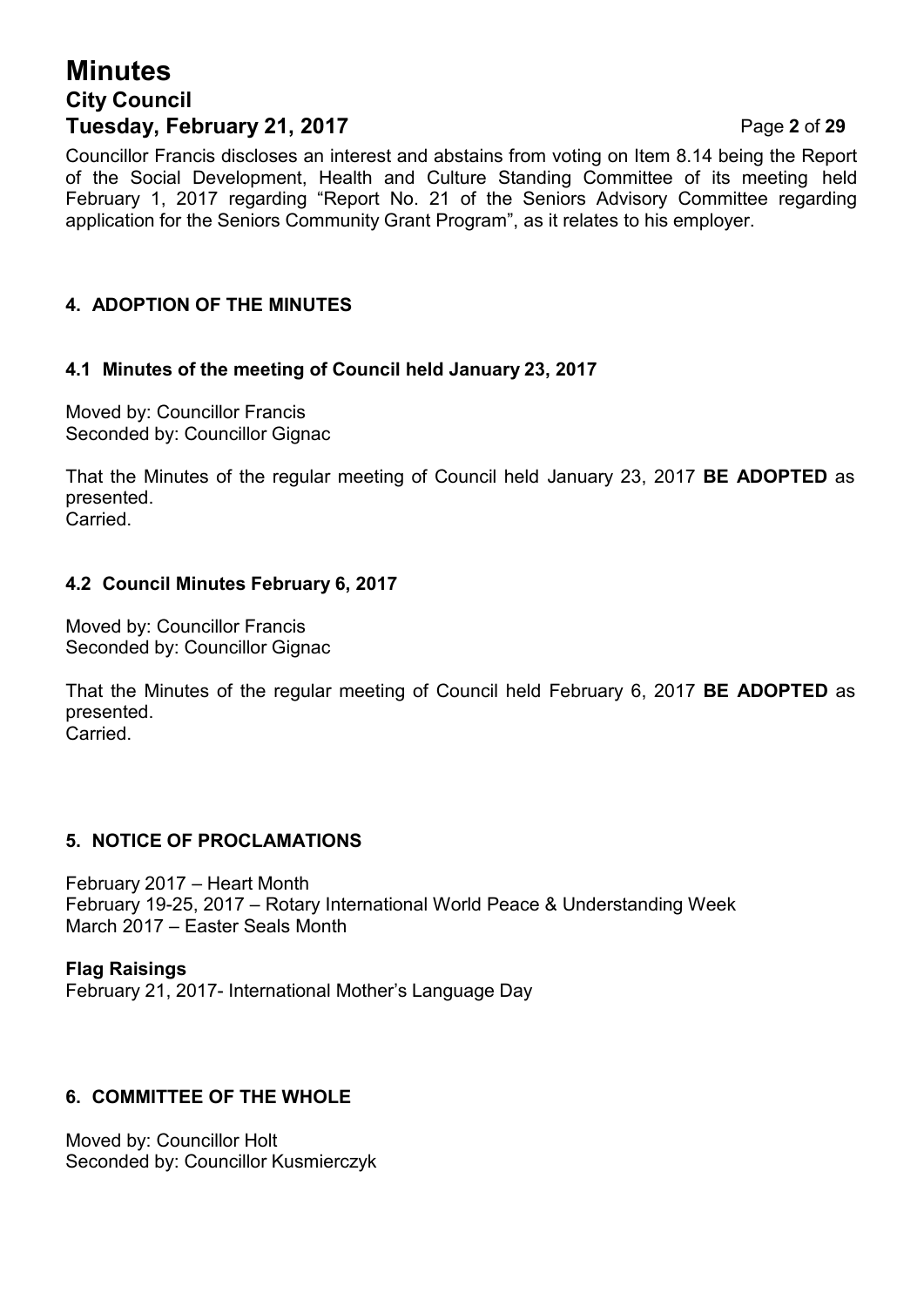# **Minutes City Council Tuesday, February 21, 2017** Page **3** of **29**

That Council do now rise and move into Committee of the Whole with the Mayor presiding for the purpose of dealing with:

- (a) communication items;
- (b) consent agenda;
- (c) hearing requests for deferrals, referrals and/or withdrawals of any items of business;
- (d) hearing presentations and delegations;
- (e) consideration of business items;
- (f) consideration of Committee reports:
	- (i) **Report of Special In-Camera Meeting or other Committee as may be held prior to Council** (if scheduled); and

(g) consideration of by-laws 33-2017 through 36-2017 (inclusive). Carried.

### **7. COMMUNICATIONS INFORMATION PACKAGE**

#### **7.1 Correspondence for Council - February 21, 2017**

Moved by: Councillor Marra Seconded by: Councillor Payne

Decision Number: CR83/2017

That the following Communication Items 7.1.1 to 7.1.7 inclusive, as set forth in the Council Agenda **BE REFERRED** as noted:

| No.   | Sender                                             | Subject                                                                                                                                                                                                                                                       |
|-------|----------------------------------------------------|---------------------------------------------------------------------------------------------------------------------------------------------------------------------------------------------------------------------------------------------------------------|
|       |                                                    | Request for Resolution in support of Rail Safety<br>Week                                                                                                                                                                                                      |
| 7.1.1 | <b>Operation Lifesaver</b>                         | <b>City Engineer</b><br><b>COUNCIL DIRECTION REQUESTED</b><br>otherwise Note & File<br>APR2017                                                                                                                                                                |
| 7.1.2 | <b>Town of Tecumseh</b>                            | Notice of Public Meeting for a Proposed Zoning By-<br>Law Amendment concerning the use of shipping<br>containers as accessory storage units<br><b>City Planner</b><br><b>City Solicitor</b><br><b>Development Applications Clerk</b><br>Note & File<br>ZB2017 |
| 7.1.3 | Secretary/Treasurer,<br>Committee of<br>Adjustment | Committee of Adjustment/Consent Authority Agenda<br>for Thursday, February 23, 2017<br>Note & File<br>ZC2017                                                                                                                                                  |
| 7.1.4 | <b>City Engineer</b>                               | Notice of Study Completion - Kamloops Street<br><b>Extension Class Environmental Assessment</b><br>Note & File<br>ZB/12244<br>ZP/12271                                                                                                                        |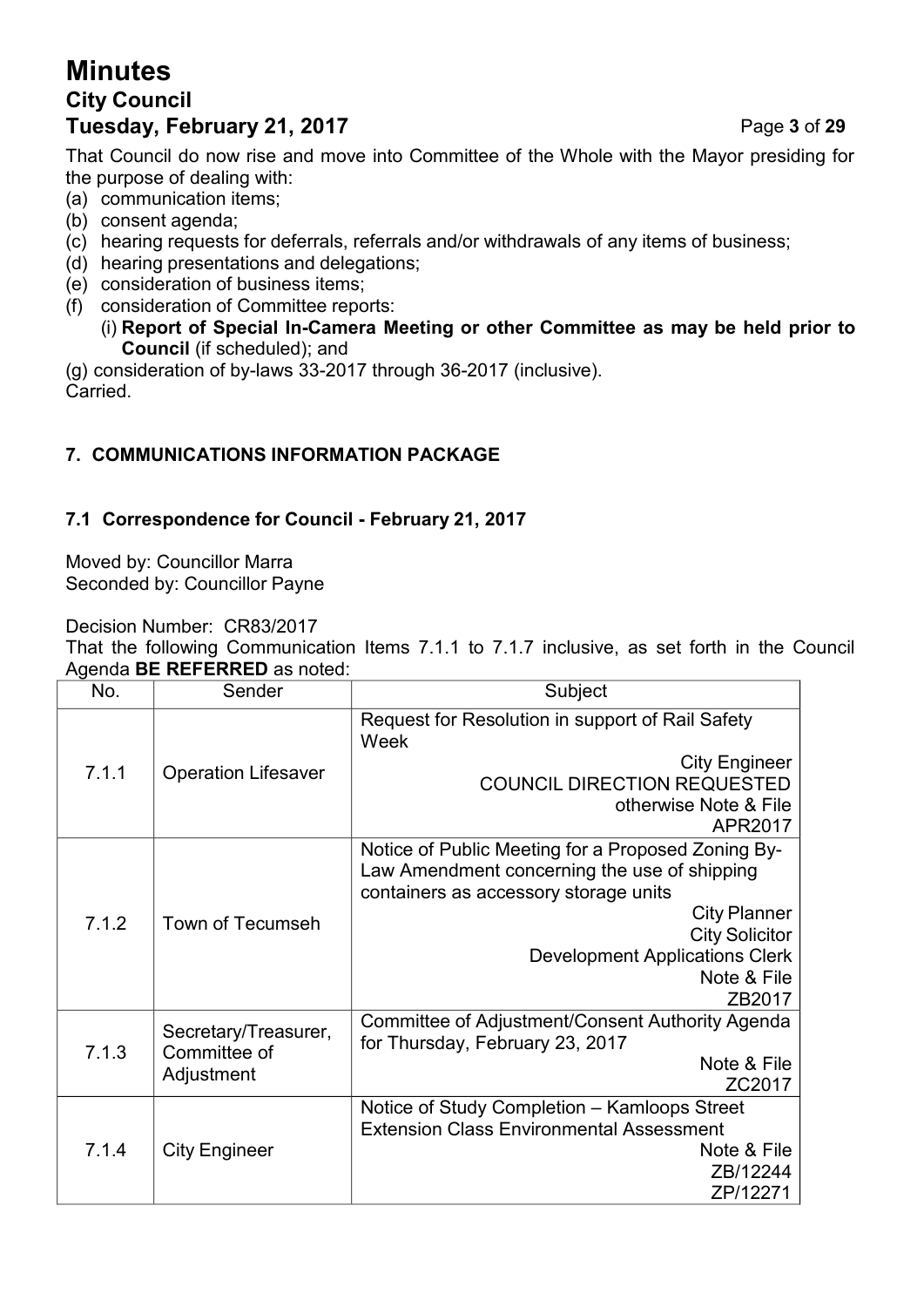# **Minutes City Council Tuesday, February 21, 2017** Page **4** of **29**

| No.   | Sender                     | Subject                                                                                                                                                                                                                                                              |
|-------|----------------------------|----------------------------------------------------------------------------------------------------------------------------------------------------------------------------------------------------------------------------------------------------------------------|
| 7.1.5 | Manager of Urban<br>Design | Site Plan Approval Application, Troup Group Inc.,<br>254 Lauzon Road to increase the parking area<br>Note & File<br>ZS/12761                                                                                                                                         |
| 7.1.6 | Manager of Urban<br>Design | Site Plan Approval Application, Rammeloo Property<br>Holdings Inc., 885 Wyandotte Street West to<br>convert a vacant hydro substation into a health club<br>Note & File<br>ZS/12762                                                                                  |
| 7.1.7 | Manager of Urban<br>Design | Site Plan Approval Application, City of Windsor -<br>Sandwich Library, 363 Mill Street to demolish a<br>garage structure, and convert the vacant Sandwich<br>Fire Hall and Stable Building into a new library<br>building and parking lot<br>Note & File<br>ZS/12763 |

Carried.

#### **7.2 Windsor Canada Utilities Ltd. 2016 Q3 Financial Statements - City Wide**

Moved by: Councillor Marra Seconded by: Councillor Payne

Decision Number: CR84/2017 That City Council **RECEIVE** for information, the Windsor Canada Utilities Ltd. 3 rd Quarter 2016 Financial Statements. **Carried** 

> Report Number: C 18/2017 Clerk's File: MU2017

#### **7.3 Your Quick Gateway (Windsor) Inc. - 3rd Quarter 2016 Financial Statements - City Wide**

Moved by: Councillor Marra Seconded by: Councillor Payne

Decision Number: CR85/2017 That City Council **RECEIVE** for information, the Your Quick Gateway (Windsor) Inc., 3 rd Quarter 2016 Financial Statements. Carried.

> Report Number: C 19/2017 Clerk's File: APM/9795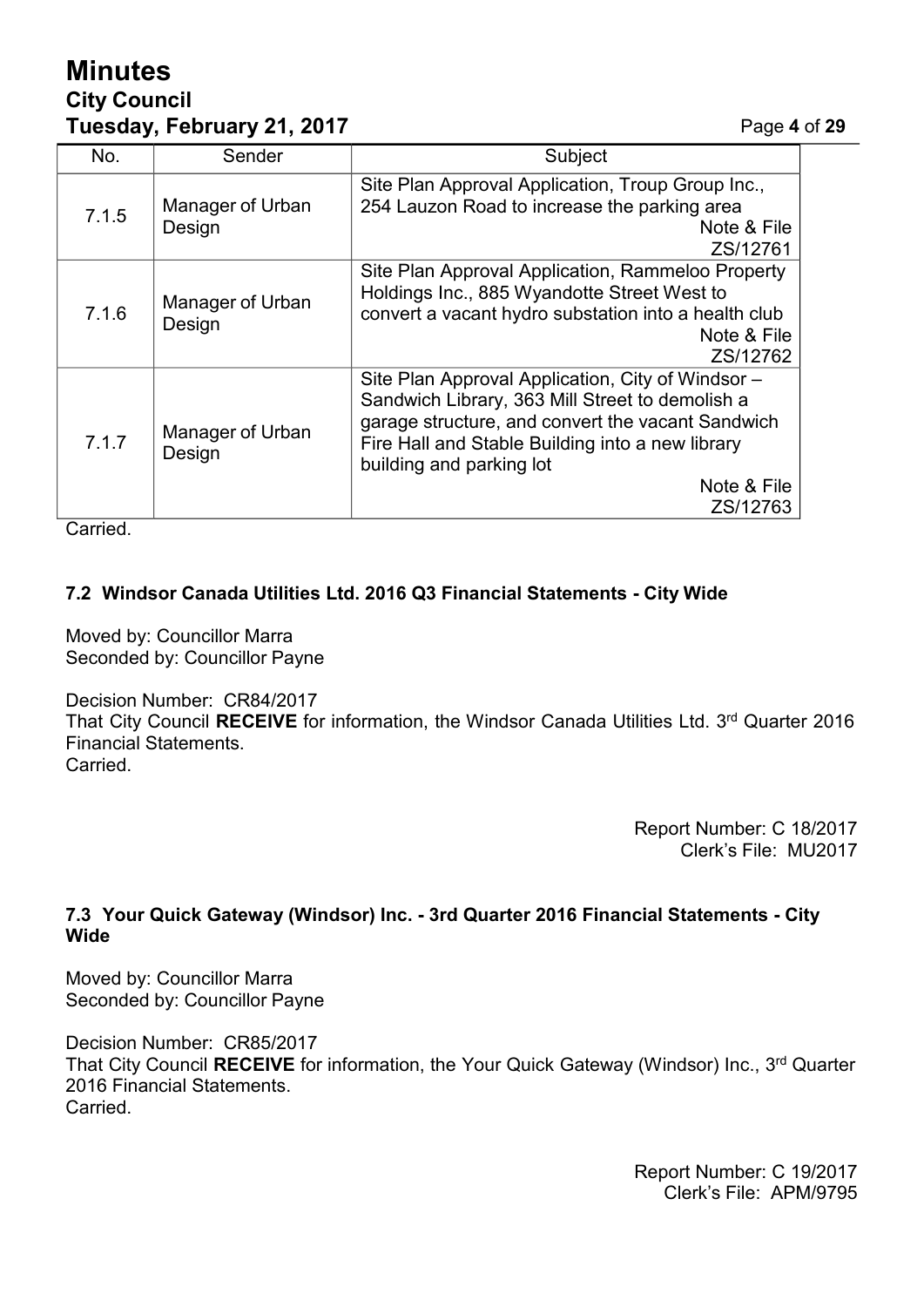#### **8. CONSENT AGENDA**

#### **8.1 Pre approval of funds for Howard Avenue, North Talbot Road to Lake Trail Drive, for property and easement acquisitions**

Moved by: Councillor Sleiman Seconded by: Councillor Borrelli

Decision Number: CR86/2017

- **I.** That Council **APPROVE** revising the name of Project 7096001 from Howard/Southwood Lakes Intersection to Howard Avenue, North Talbot Road to Lake Trail Drive.
- **II.** That Council **PRE-APPROVE** \$350,000.00 that was identified in the 2017 Capital Budget for 2020 for Project 7096001 in order to carry out property and easement acquisitions along the corridor.
- **III.** That Council **DIRECT** Administration to begin negotiations with property owners for property requirements and easements for Project 7096001. Carried.

Report Number: C 14/2017 Clerk's File: SW2017

#### **8.2 Award of Tecumseh Road West Environmental Assessment: Proposal No. 175-16 - Ward 3 and 10**

Moved by: Councillor Sleiman Seconded by: Councillor Borrelli

Decision Number: CR77/2017

I. That, in accordance with the terms of RFP. 175-16, Council **AWARD** the contract to undertake the Tecumseh Road West Environmental Assessment to the following successful proponent:

| Proponent/Company: | BT Engineering Inc.                              |
|--------------------|--------------------------------------------------|
| Proposal:          | Tecumseh Road West Environmental Assessment No.  |
|                    | 175-16                                           |
| Upset Limit:       | $$200,879 + HST$                                 |
| Account:           | 007-2950-9998-05041-7086010 (Environmental Study |
|                    | Reports);                                        |

II. That the City Clerk and Chief Administrative Officer **BE AUTHORIZED** to sign a contract with the successful proponent satisfactory in form to the City Solicitor, in technical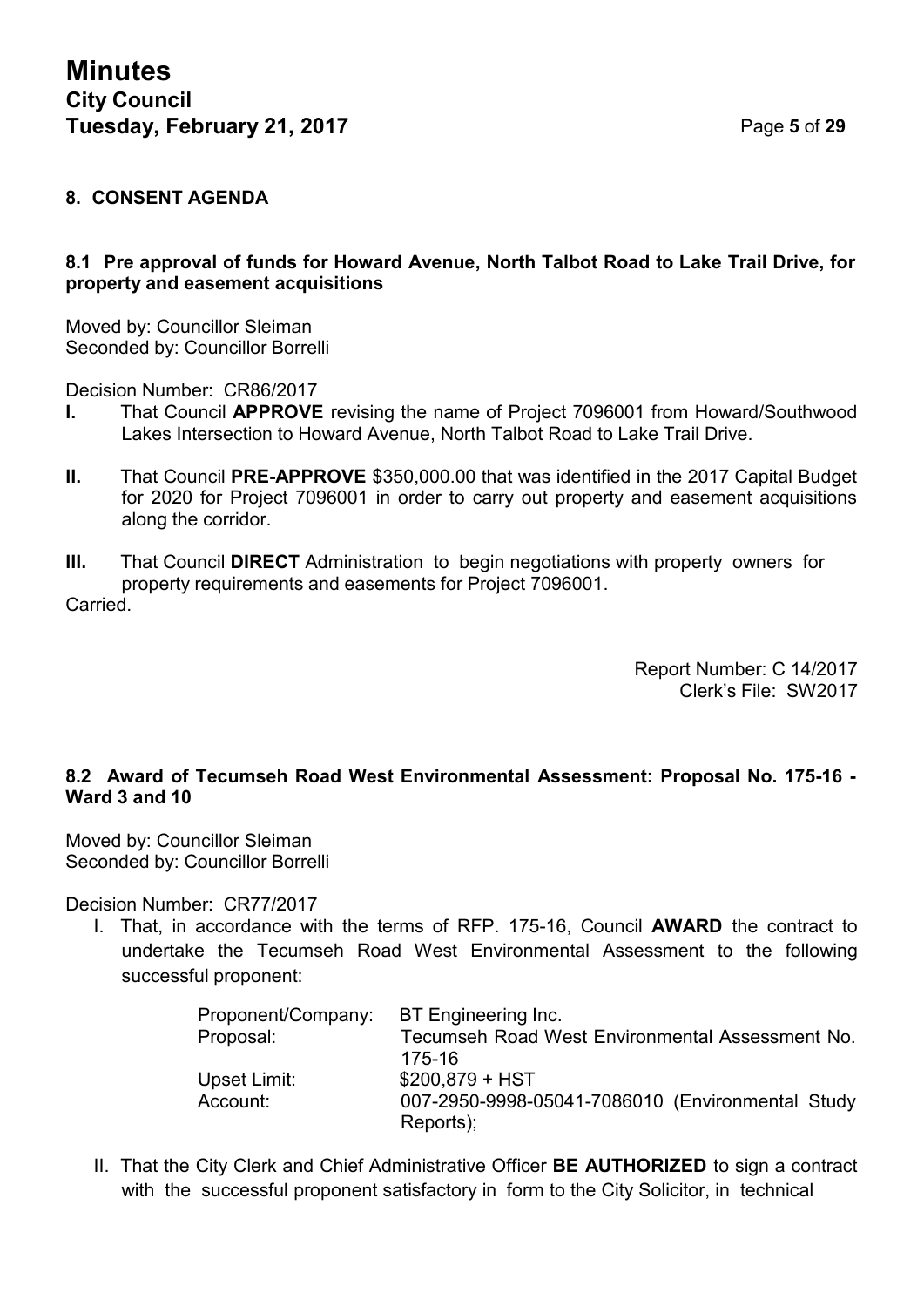# **Minutes City Council Tuesday, February 21, 2017** Page **6** of **29**

content to the City Engineer, and in financial content to the Chief Financial Officer & City Treasurer.

**Carried** 

Report Number: C 196/2016 Clerk's File: MTR/12758

#### **8.3 Amendment to By-Law Number 124-2016 - Appointment of Deputy Treasurer - City Wide**

Moved by: Councillor Sleiman Seconded by: Councillor Borrelli

Decision Number: CR87/2017

**WHEREAS** City Council, at its meeting held August 22, 2016 passed By-Law Number 124-2016 appointing Daniel Seguin and Natasha Couvillon as Deputy City Treasurer, effective August 2, 2016;

**AND WHEREAS** Natasha Couvillon's acting assignment as a Deputy City Treasurer concluded effective January 31, 2017;

**THEREFORE BE IT RESOLVED** that By-Law Number 124-2016 **BE AMENDED** to delete Natasha Couvillon from the position of Deputy City Treasurer effective February 1, 2017; and

**THAT** the City Solicitor **BE DIRECTED** to prepare the necessary amendments to the By-Law in accordance with this recommendation. Carried.

> Report Number: C 21/2017 Clerk's File: AS2017

#### **8.4 Delegation of Authority Semi-Annual Report for the period July 1, 2016 through December 31, 2016 - City Wide**

Moved by: Councillor Sleiman Seconded by: Councillor Borrelli

Decision Number: CR88/2017 EC 293 That the Delegation of Authority Semi-Annual Report for the second half of 2016 (July 1, 2016 through December 31, 2016) **BE RECEIVED** for information; and

That City Council **APPROVE** adding to the Delegation of Authority By-law 208-2008 the authority for the Chief Administrative Officer to approve administrative requests associated with establishing new bank accounts where the signing authorities will be the Mayor and the City Treasurer; and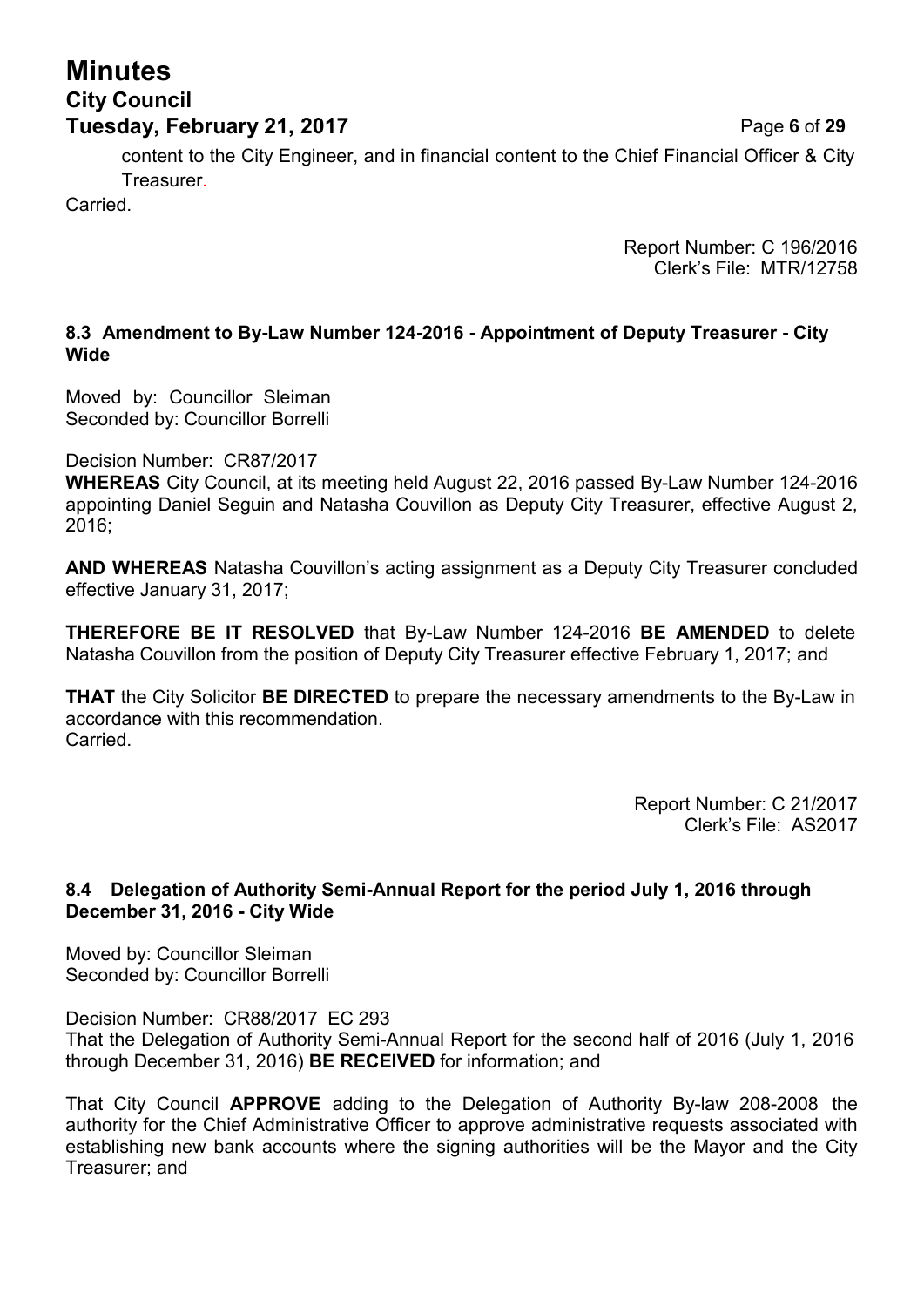# **Minutes City Council Tuesday, February 21, 2017** Page **7** of **29**

That City Council **AUTHORIZE** the City Solicitor to amend the Delegation of Authority By-law 208-2008 to reflect these additional items. Carried.

> Report Number: S 11/2017 Clerk's File: AS/7748

#### **8.5 Management Action Plan for PwC Investigation into a Complaint regarding 1812 Commemorations - Ward 2**

Moved by: Councillor Sleiman Seconded by: Councillor Borrelli

Decision Number: CR89/2017 EC 291 That the report of the Executive Initiatives Coordinator **BE RECEIVED** for information and further;

That City Council **AUTHORIZE** Administration to implement the Management Action Plan in response to the findings from PwC Internal Audit's investigation of a complaint; namely to review the Public Art Policy and ensure that future public art projects adhere to established practices regarding documentation, and further;

That City Council **DIRECT** Administration to bring back amendments to the Public Art Policy that acknowledge Artists' Rights and that this report coincide with Pricewaterhouse Coopers LLP's third quarter 2017 report to Council and further;

That City Council **ACCEPT** the donations of the *Wampum Belt* and *All We Are Is All We Were* 1812 murals from the WindsorEssex Community Foundation as temporary works of art under Section 5.5 of the Public Art Policy, and further;

That the Executive Director of Recreation and Culture **BE AUTHORIZED** to deaccession the 1812 murals according to the Public Art Policy at the end of their respective life cycles and further;

That City Council **AUTHORIZE** the Executive Director, Recreation and Culture to take such actions as may be required to bring effect to these resolutions. **Carried** 

> Report Number: C 11/2017 Clerk's File: AF/11247

#### **8.6 Realtor Park – splash pad & washroom renovation – 2016 Placeholder - Ward 6**

Moved by: Councillor Sleiman Seconded by: Councillor Borrelli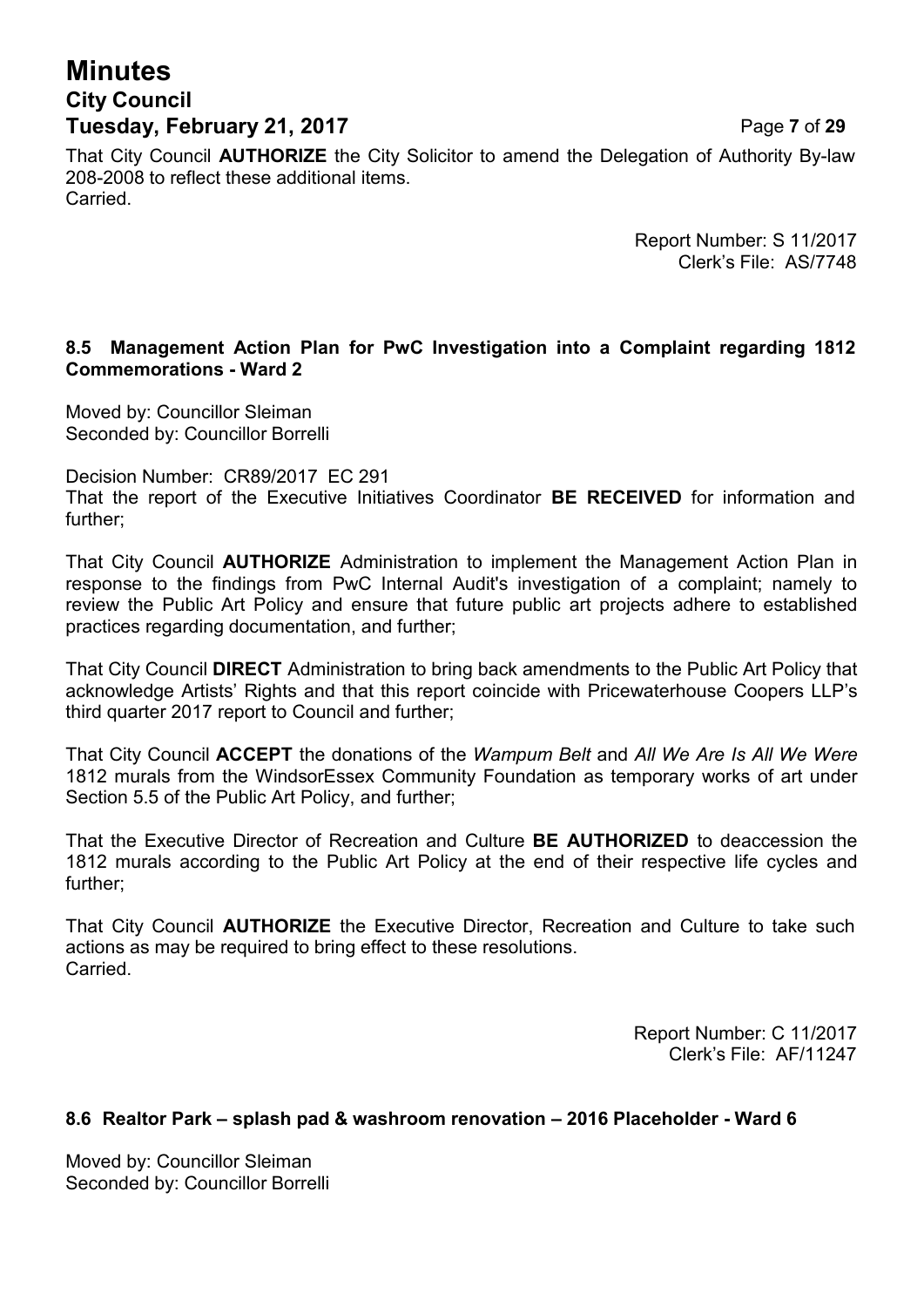## **Minutes City Council Tuesday, February 21, 2017** Page **8** of **29**

#### Decision Number: CR90/2017 ETPS 466

That City Council **APPROVE** the use of funding allocated as a placeholder in the amount of \$500,000 for a new splash pad and washroom renovation at Realtor Park (0 Homedale blvd.) as per B68-2015; and further,

That Administration **BE AUTHORIZED** to prepare and issue a RFP consistent with the City of Windsor purchasing bylaw to retain appropriate designers, suppliers and installers of splash pad equipment to facilitate the above noted project; and, subject to the RFP responses falling within approved budget amounts; and further,

That Administration **BE AUTHORIZED** to secure the necessary contractors through a RFQ to complete the necessary work to facilitate the above noted project; and, subject to the RFQ responses falling within approved budget amounts; and further,

That the Chief Administrative Officer and City Clerk **BE AUTHORIZED** to sign an agreement with the successful bidders, satisfactory in legal form to the City Solicitor, in technical content with the City Engineer, and in financial content to the City Treasurer; and further,

That Council **DIRECT** Administration to bring forward a recommendation during the 2018 operational budget development which identifies the costs or service level reductions required to sustain the on-going maintenance and operations of splash pads throughout the City. Carried.

> Report Number: C 214/2016 Clerk's File: SR/12732

#### **8.7 McNorton Trail - Placeholder Release - Ward 7**

Moved by: Councillor Sleiman Seconded by: Councillor Borrelli

Decision Number: CR91/2017 ETPS 463

That Council **APPROVE THE RELEASE** of the \$63,000 placeholder for an asphalt path along the north side of McNorton Street from Radcliff Avenue to the eastern City Limit with the Town of Tecumseh as per the 2012 enhanced Capital Budget; and,

That the funds be **TRANSFERRED** to Park's Capital Project #7161026 – (2016 – Trails Repairs); and further,

That Parks **BE DIRECTED** to undertake the work as per the City's Purchasing Bylaw. Carried.

> Report Number: C 218/2016 Clerk's File: SR2017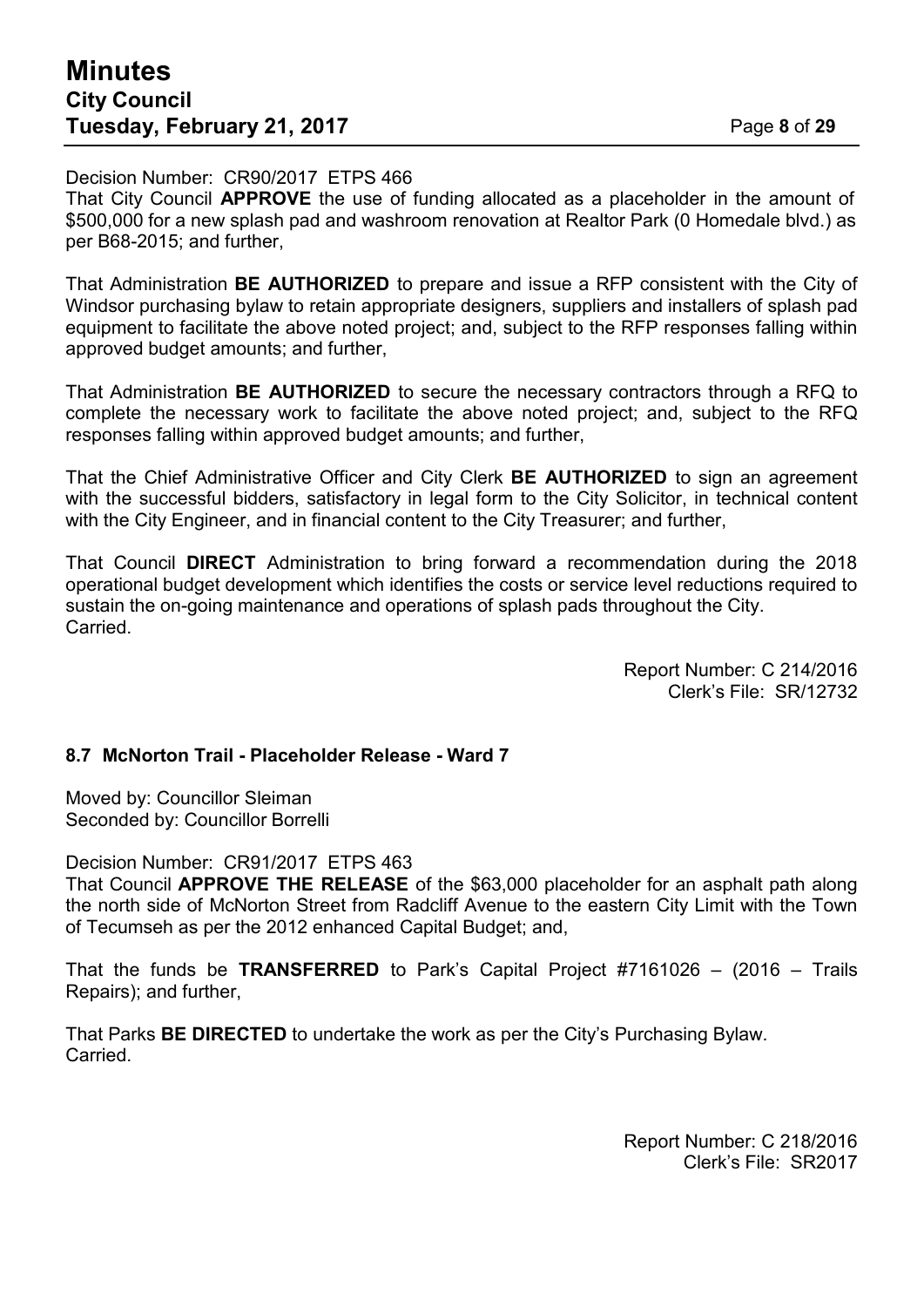Moved by: Councillor Sleiman Seconded by: Councillor Borrelli

Decision Number: CR92/2017 ETPS 462

That Council **APPROVE** an extension of time in the amount of 12 months from the date of this Council Meeting for the completion of the Hawkins Drain Drainage Report to be filed with the Clerks Department pursuant to Section 39(1) of the *Drainage Act*. Carried.

> Report Number: S 117/2016 Clerk's File: SW2017

#### **8.9 Mitchell Park - Placeholder Release - Ward 3**

Moved by: Councillor Sleiman Seconded by: Councillor Borrelli

Decision Number: CR93/2017 ETPS 460 That Council **APPROVE THE RELEASE** of the \$10,000 placeholder for security lighting works as per the 2012 enhanced Capital Budget; and,

That the funds be **TRANSFERRED** to Park's Capital Project #7161025 – (2016 – Neighbourhood Parks); and further,

That Parks **BE DIRECTED** to undertake the work as per the City's Purchasing Bylaw. **Carried** 

> Report Number: C 219/2016 Clerk's File: SE2017

#### **8.10 Diversity Committee 2015 Annual Report**

Moved by: Councillor Sleiman Seconded by: Councillor Borrelli

Decision Number: CR94/2017 That the Diversity Committee 2015 Annual Report **BE APPROVED** as presented. Carried.

Councillor Francis discloses an interest and abstains from voting on this matter.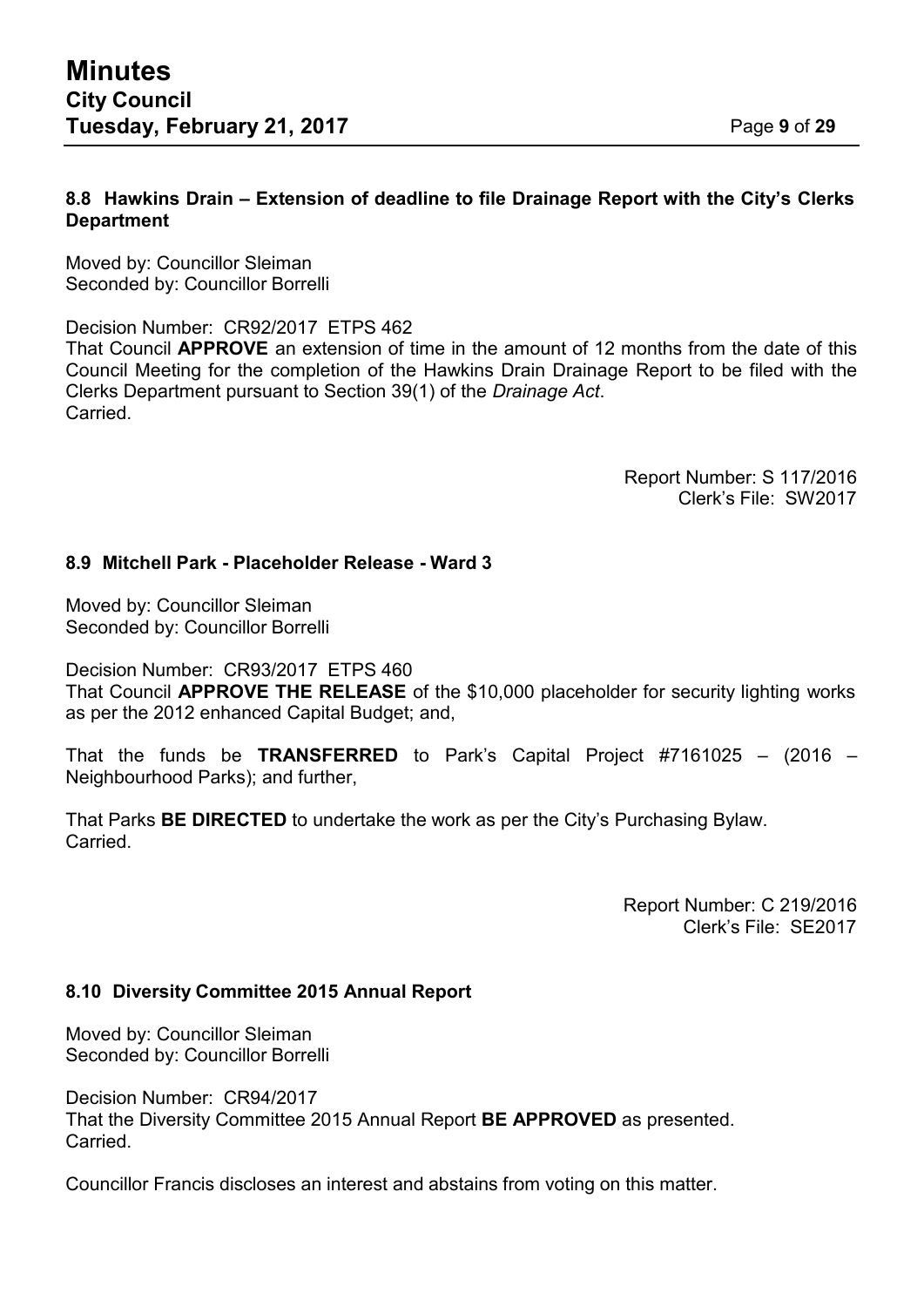Report Number: SCM 13/2017 Clerk's File: MB2017

#### **8.11 Report No. 18 of the Seniors Advisory Committee regarding the creation of a New Logo**

Moved by: Councillor Sleiman Seconded by: Councillor Borrelli

Decision Number: CR95/2017 That Report No. 18 of the Seniors Advisory Committee regarding approving the new Logo for the Seniors Advisory Committee created by Katie Eberlie, Student, Graphics Design Program, St. Clair College **BE APPROVED**. Carried.

> Report Number: SCM 219/2016 Clerk's File: MB2017

#### **8.12 Report No. 19 of the Seniors Advisory Committee regarding the second 5 year planning cycle of the World Health Organization Network of Age Friendly Cities**

Moved by: Councillor Sleiman Seconded by: Councillor Borrelli

#### Decision Number: CR96/2017 SDHC 450

That Report No. 19 of the Seniors Advisory Committee regarding approving a commitment by the Seniors Advisory Committee to develop a new plan of action (duration of up to 5 years) along with associated indicators to the World Health Organization Network of Age-Friendly Cities for the second implementation period (5 year planning cycle) **BE APPROVED. Carried** 

> Report Number: SCM 10/2017 Clerk's File: MB2017

#### **8.13 Report No. 20 of the Seniors Advisory Committee regarding a letter to the Minister of Health and Long Term Care relating to the New Hospital Facilities in Windsor Essex**

Moved by: Councillor Sleiman Seconded by: Councillor Borrelli

Decision Number: CR97/2017 SDHC 451

That Report No. 20 of the Seniors Advisory Committee, regarding approving the draft letter from the Seniors Advisory Committee to the Honourable Eric Hoskins, MPP, Minister of Health and Long Term Care relating to the New Hospital Facilities in Windsor Essex **BE APPROVED**. Carried.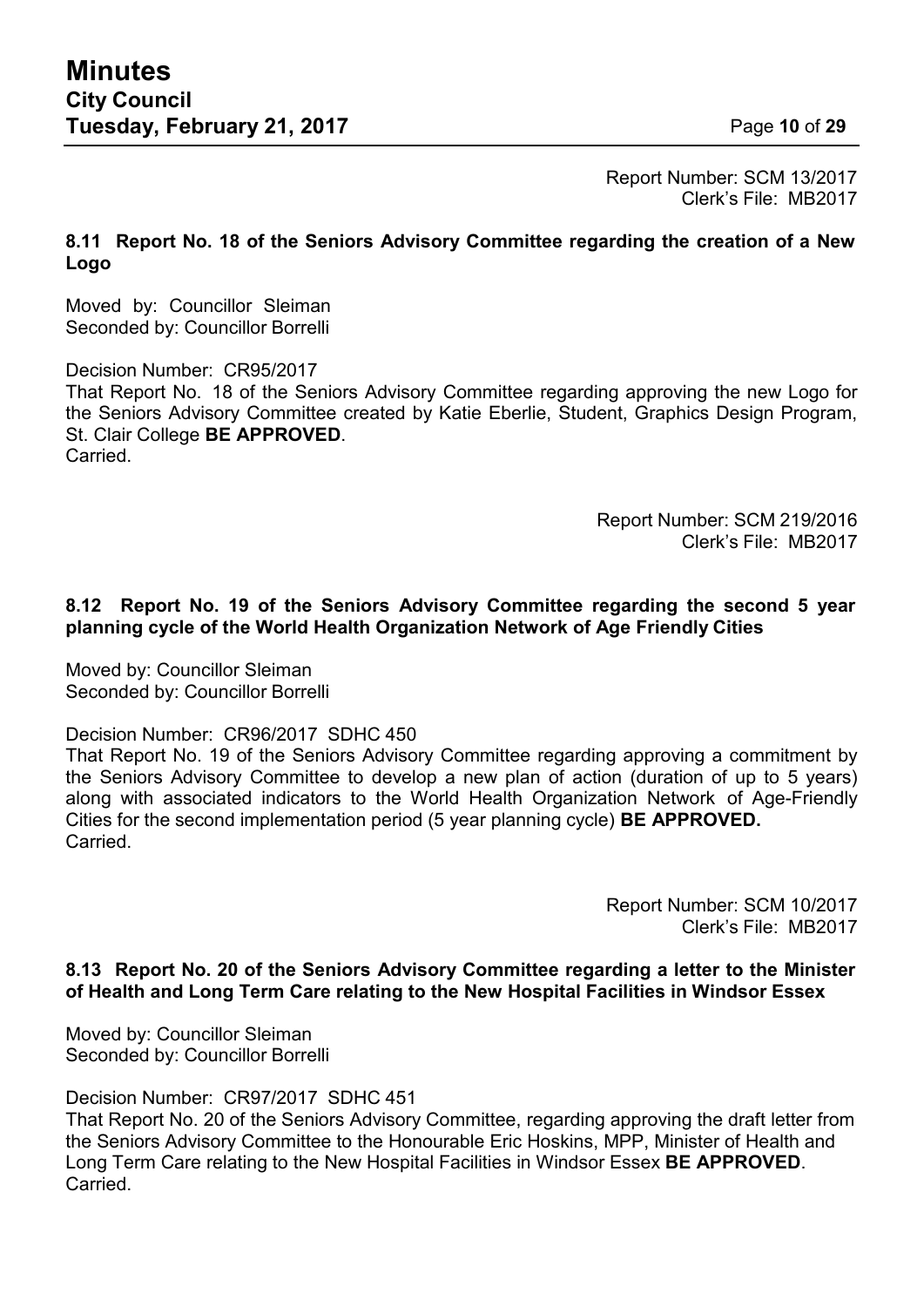Report Number: SCM 11/2017 Clerk's File: MB2017

#### **8.14 Report No. 21 of the Seniors Advisory Committee regarding application for the Seniors Community Grant Program**

Moved by: Councillor Sleiman Seconded by: Councillor Borrelli

Decision Number: CR98/2017

That Report No. 21 of the Seniors Advisory Committee indicating that City Council be requested to approve the application by the Seniors Advisory Committee to the Ontario Senior Secretariat, Ministry of Citizenship and Immigration for the Seniors Community Grant Program in the amount of \$8,000 that will provide opportunities for seniors to network and become active in their communities and to develop plans that can be shared across communities and allow organizations to sustain seniors' programs over time **BE APPROVED.** Carried.

Councillor Francis discloses an interest and abstains from voting on this matter.

Report Number: SCM 12/2017 Clerk's File: MB2017

#### **8.15 Windsor Accessibility Advisory Committee 2015 Annual Report**

Moved by: Councillor Sleiman Seconded by: Councillor Borrelli

Decision Number: CR99/2017 SDHC 453 That the Windsor Accessibility Advisory Committee 2015 Annual Report **BE APPROVED** as presented. **Carried** 

> Report Number: SCM 7/2017 Clerk's File: MB2017

#### **8.16 2015 Annual Report of the Community Public Art Advisory Committee**

Moved by: Councillor Sleiman Seconded by: Councillor Borrelli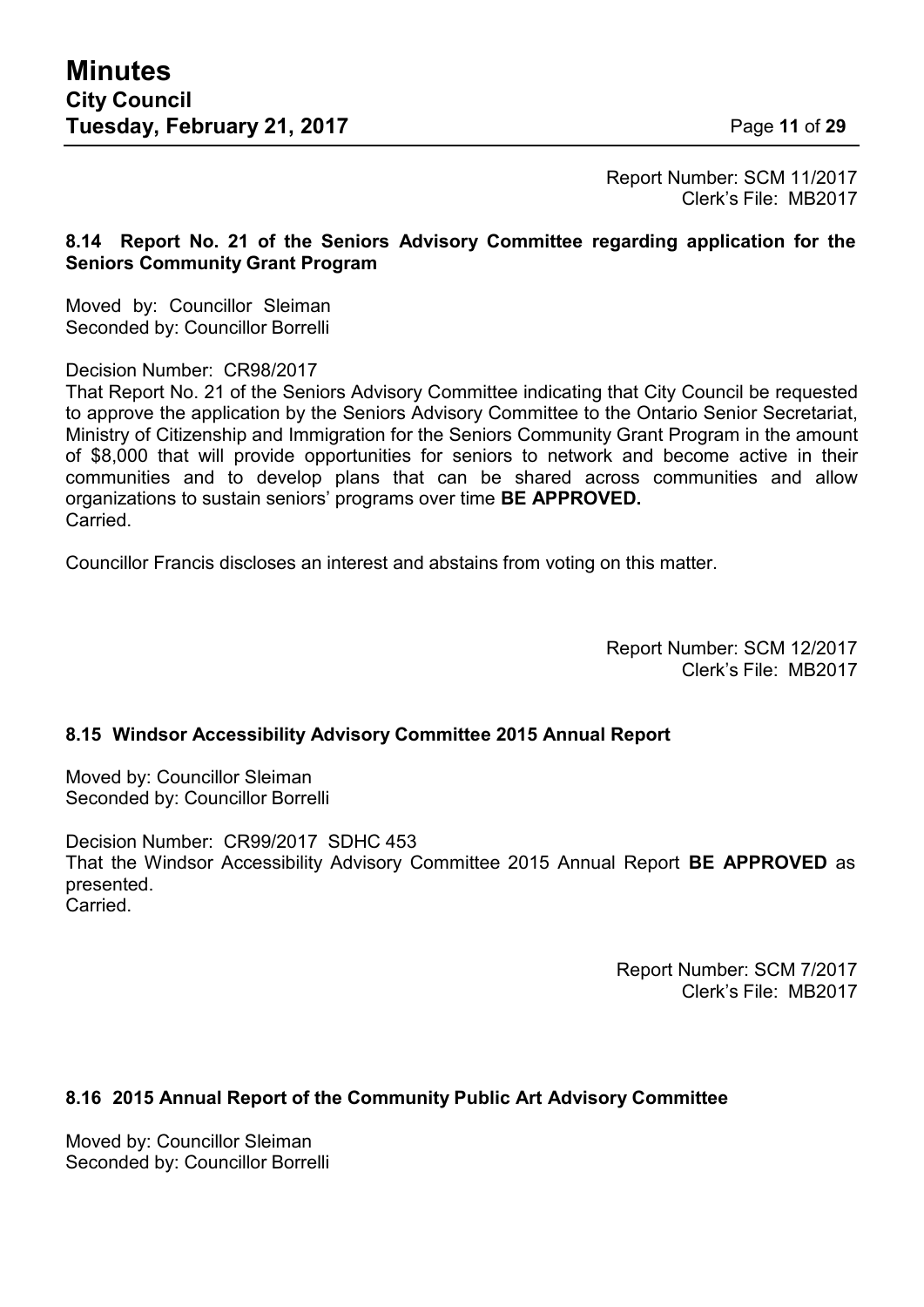# **Minutes City Council Tuesday, February 21, 2017** Page 12 of 29

Decision Number: CR100/2017 SDHC 454 That the 2015 Annual Report of the Community Public Art Advisory Committee **BE APPROVED** as presented. Carried.

> Report Number: SCM 3/2017 Clerk's File: MB2017

#### **8.17 2016 Annual Report of the Community Public Art Advisory Committee**

Moved by: Councillor Sleiman Seconded by: Councillor Borrelli

Decision Number: CR101/2017 SDHC 455 That the 2016 Annual Report of the Community Public Art Advisory Committee **BE APPROVED** as presented. **Carried** 

> Report Number: SCM 4/2017 Clerk's File: MB2017

#### **8.18 "Love For All, Hatred For None" Sculpture to be located near the Alymer Rest Station Park – Ward 4**

Moved by: Councillor Sleiman Seconded by: Councillor Borrelli

Decision Number: CR102/2017 SDHC 457

**THAT** the report from the Manager of Cultural Affairs on the selection of the location of the *Love For All, Hatred For None* Sculpture **BE RECEIVED** and further;

**THAT AUTHORIZATION** be given to the City Solicitor or designate to develop an Agreement between the Corporation of the City of Windsor and the Ahmadiyya Muslim Community – Windsor Chapter to include: installation of the sculpture in the park at the Alymer Rest Station, each partner's obligations and responsibilities, the transference of ownership of the sculpture and other rights to the City of Windsor, and the development of a maintenance Trust Fund to be utilized for future maintenance and repairs, and further;

**THAT** the CAO and City Clerk **BE AUTHORIZED** to sign the Agreement, satisfactory in form to the City Solicitor, in financial content to the City Treasurer, and in technical content to the Executive Director of Recreation and Culture**. Carried** 

> Report Number: C 241/2016 Clerk's File: SR/12736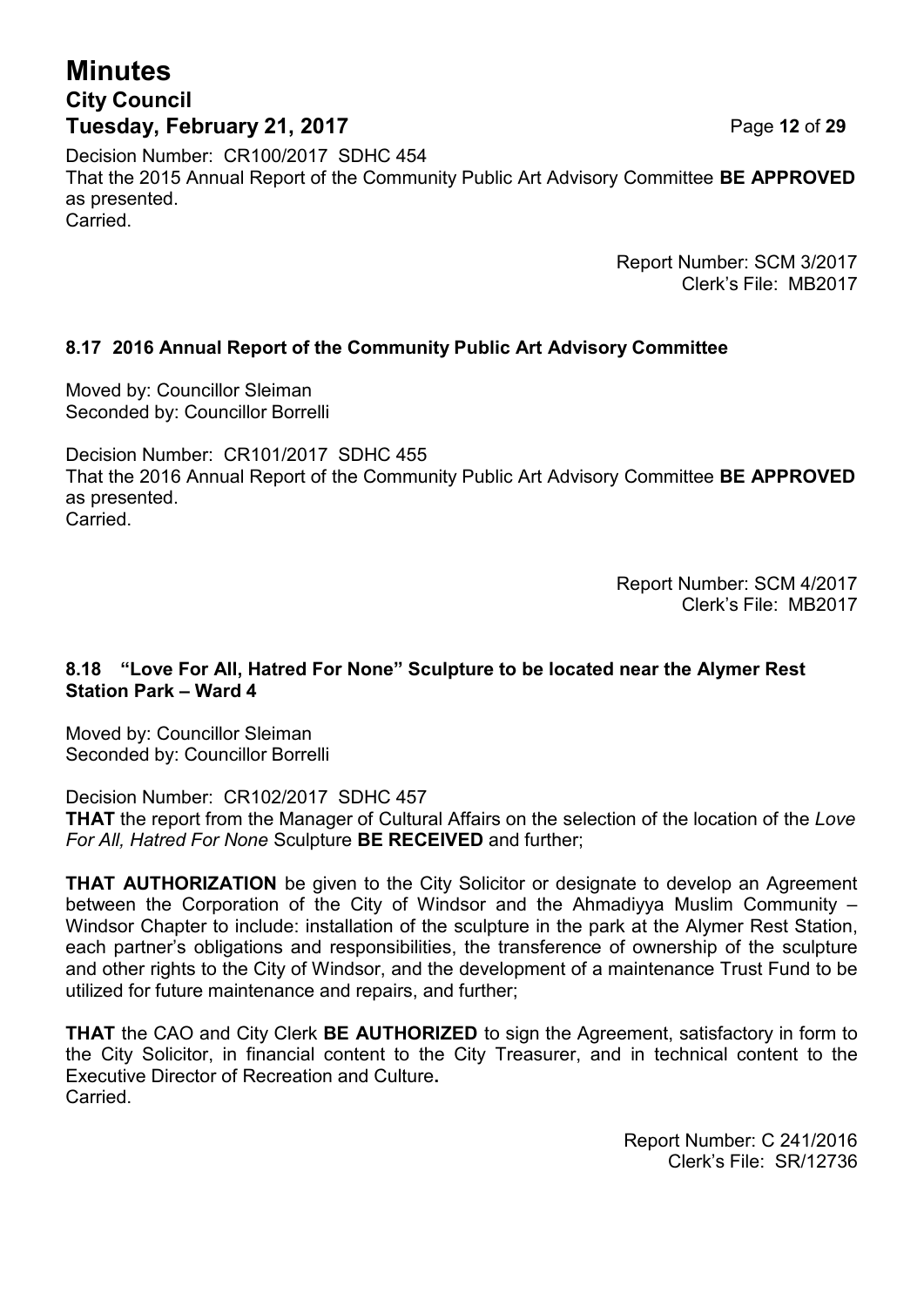# **Minutes City Council Tuesday, February 21, 2017** Page **13** of **29**

#### **8.20 Nursing and Incontinence Supplies for Huron Lodge - RFP #150/2016**

Moved by: Councillor Sleiman Seconded by: Councillor Borrelli

Decision Number: CR104/2017 SDHC 460

That Council **APPROVE** the selection of Cardinal Health Canada as the successful proponent for the provision of nursing and incontinence supplies, in accordance with their submission in response to RFP#150-16 for a two(2) year term with an option to extend the contract for an additional two (2) year term based on mutual agreement of both parties; and further,

That the Purchasing Manager **BE AUTHORIZED** to issue a Contract Purchase Order to Cardinal Health Canada for the provision of nursing and incontinence supplies, satisfactory in financial content to City Treasurer, and in technical content to the Executive Director of Long Term Care/Administration. **Carried** 

> Report Number: S 9/2017 Clerk's File: AH/11580

#### **9. REQUEST FOR DEFERRALS, REFERRALS AND/OR WITHDRAWALS**

None requested.

#### **10. PRESENTATIONS AND DELEGATIONS (5 Minute maximum per delegate)**

#### **10.1 Riverfront Festival Plaza Finalization Project Ward 3**

#### **Dan Krutsch, Consultant, Landmark Engineering; and Stefan Fediuk, Landscape Architect**

Dan Krutsch, Consultant, Landmark Engineering; and Stefan Fediuk, Landscape Architect, appear before Council to provide an overview of the Riverfront Festival Plaza Finalization Project, specifically regarding the preliminary conceptual design, highlighting the process that was undertaken, the actual conceptual design and the proposed site layout and re-routing plan (Area 1: flexible open space; Area 2: transitional space; and Area 3: concert space).

#### **David Grimaldi and Maggie Durocher, representing Windsor Parade Corporation**

David Grimaldi and Maggie Durocher, representing Windsor Parade Corporation, appear before Council to provide comment regarding the Riverfront Festival Plaza Finalization Project, stressing the importance of keeping the Summer Fest event at the Festival Plaza and in Downtown Windsor, and want assurances that administration will meet with them to ensure that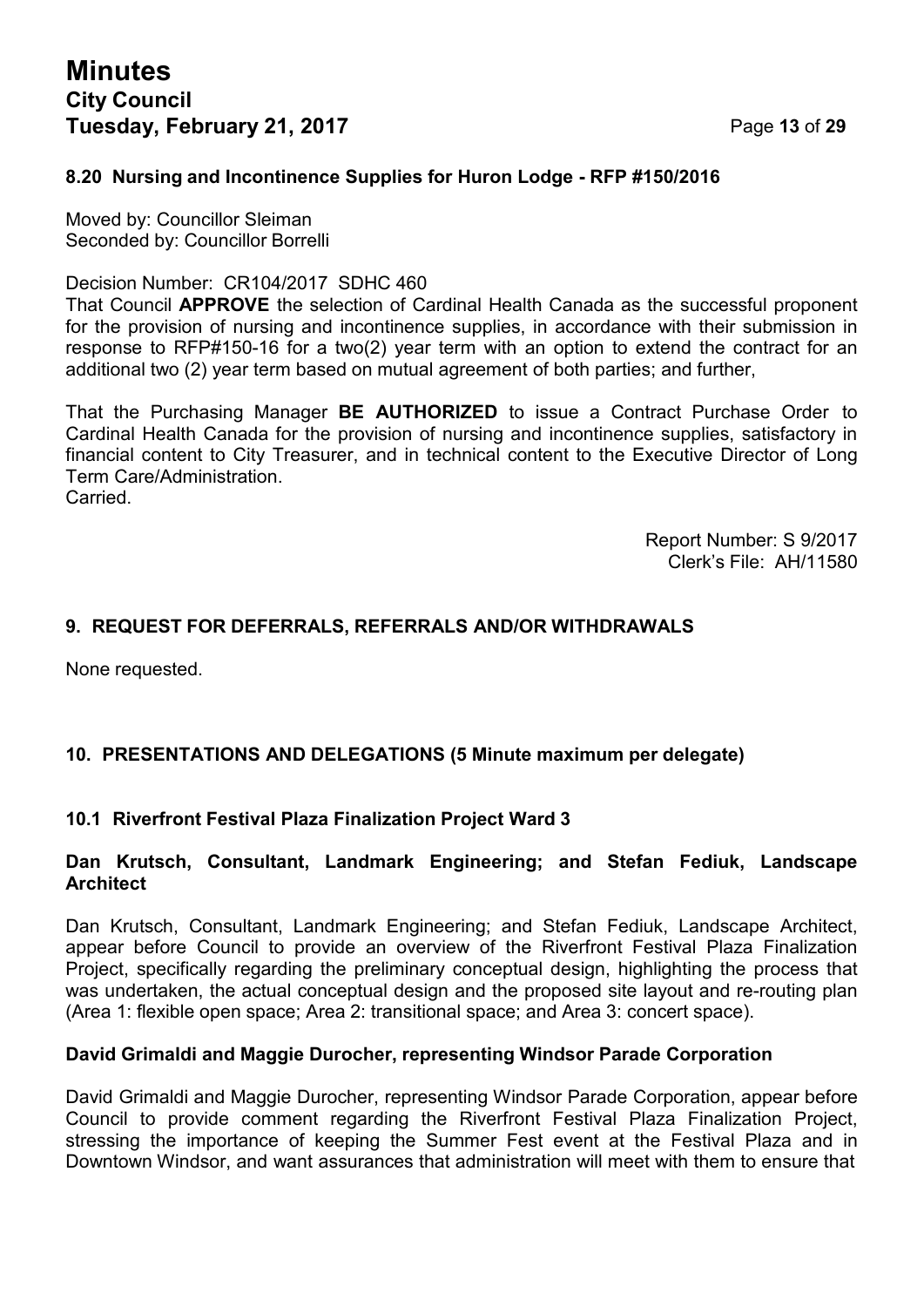# **Minutes City Council Tuesday, February 21, 2017** Page 14 of 29

the design of the proposed concept can be fine-tuned to meet the needs and requirements of Summer Fest.

#### **Jennifer Escott, Bike Windsor Essex**

Jennifer Escott, Bike Windsor Essex, appears before Council to speak in support of the Riverfront Festival Plaza Finalization Project, categorizing it as a visionary proposal and concludes by expressing gratitude for allowing the cycling community to be consulted on this.

Moved by: Councillor Marra Seconded by: Councillor Gignac

Decision Number: CR106/2017

- I. That Council **ACCEPT** the findings of this report in response to Council Questions CQ41- 2015 and CQ14-2016, and
- II. That Council **APPROVE IN PRINCIPLE** the preliminary conceptual design prepared by Landmark Engineers Incorporated as the formal direction for the improvements to the Riverfront Festival Plaza and as the response to Council Questions CQ41-2015 and CQ14-2016 as well as Council Directive M167-2013 (Festival Plaza Heat Island Effect) and CR202-2014 (CRIP Lighting), and
- III. That Council **APPROVE** the extension of the Services Agreement for Finalized Detailed Design for Festival Plaza to Landmark Engineers Inc. as a sole source contract at an upset cost of \$149,000.00 (excluding HST) and further;
- IV. That the CAO and City Clerk **BE AUTHORIZED** to execute the extension agreement with Landmark Engineers Inc. for the provision of the Services Agreement for Finalized Detailed Design for Festival Plaza, to an upset limit of \$149,000 (excluding HST), satisfactory in form to the City Solicitor, in financial content to City Treasurer, and in technical content to the City Engineer.
- V. That administration **COMMUNICATE BACK TO COUNCIL** with the findings following a broader public consultation process of the consultant's conceptual design, along with a consultation process with current Festival Plaza users, and also to **REPORT BACK** to Council on any risks of potentially displacing current Festival Plaza events.

Carried.

Report Number: C 220/2016 Clerk's File: APM/4691

**8.21 Zoning By-law Amendment Application by 2480871 Ontario Inc. for the lands located on the east side of Howard Avenue, south of North Talbot Road and municipally known as 4350 Howard Avenue; File No. Z-017/16, ZNG/4985; Ward 1**

Moved by: Councillor Bortolin Seconded by: Councillor Francis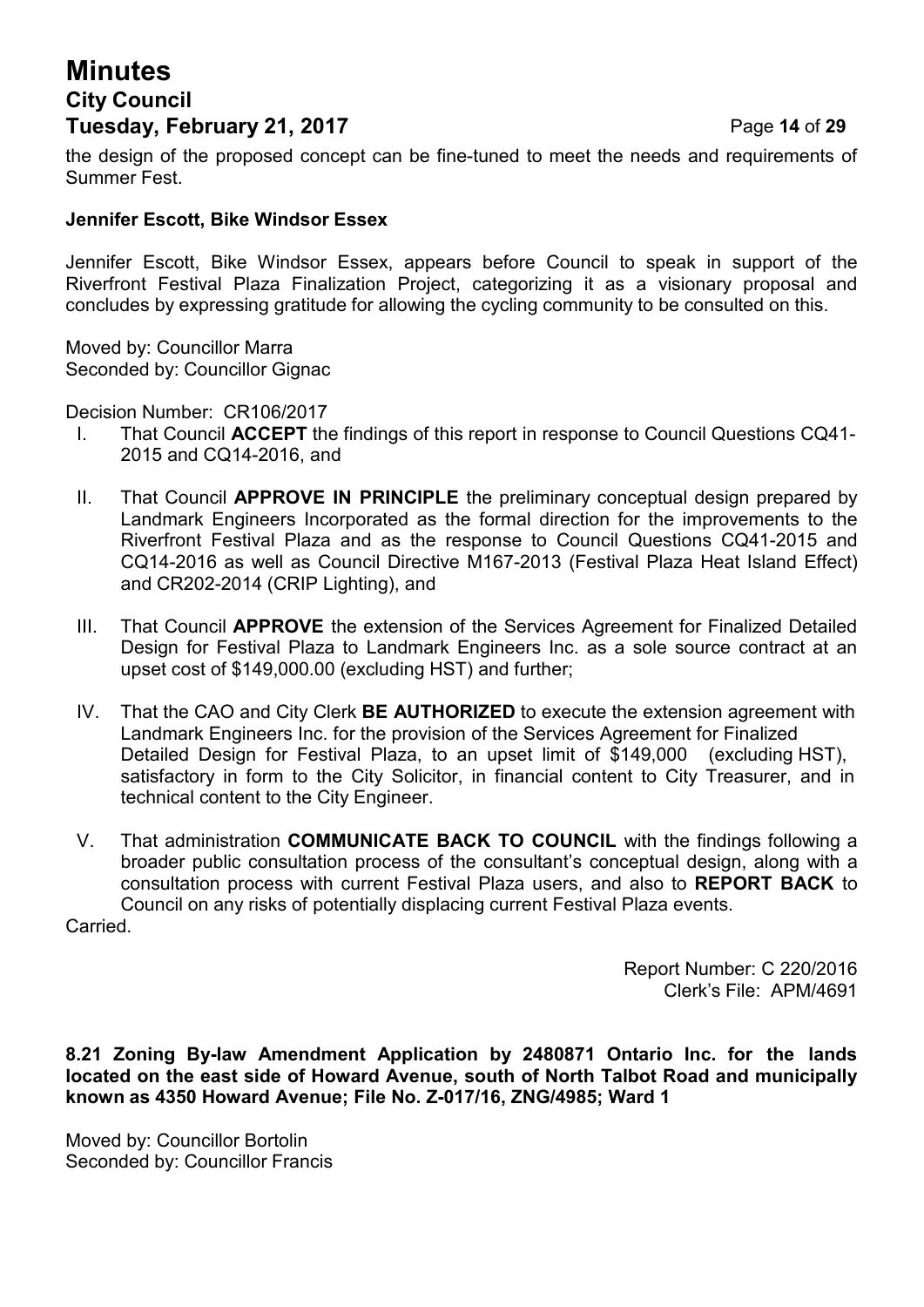# **Minutes City Council Tuesday, February 21, 2017** Page **15** of **29**

Decision Number: CR105/2017 PHED 422

- I. That an amendment to the Zoning By-law 8600 to change the zoning of Pt lot 308, NTR, PT Lot 5, Concession 4, located on the east side of Howard Avenue, south of North Talbot Road and municipally known as 4350 Howard Avenue, from RD1.4 to CD1.2 **BE APPROVED** subject to the following additional conditions:
	- a) Minimum building setback from the front lot line is equal to 15.24m or the setback from the front lot line of the dwelling on the abutting lot next south, whichever is less;
	- b) Minimum building setback from the rear lot line is equal to 20.4m;
	- c) Maximum lot coverage is 30% of the lot area;
	- d) Minimum lot width is 18m;
	- e) Minimum side yard width is 1.8m on one side and 2.5m on the other side
	- f) Parking space, loading space, visitor parking space or accessible parking space is prohibited within 6m of the front lot line;
- II. That the City Planner **BE DIRECTED** to undertake a review of the Neighbourhood Commercial Policies of the Official Plan Volume 1 to identify existing gaps and bring forward recommendations to address "commercial creep" into residential neighbourhoods.
- III. That local surrounding residents **BE NOTIFIED** by the Planning Department when a site plan control application is made.
- IV. That the following design guideline **BE INCLUDED** at the time of site plan approval review.
	- 1. The Applicant be encouraged to provide a design with residential appearance and/or characteristics of the area.

Carried.

Report Number: S 224/2016 Clerk's File:ZB/12676

#### **10.2 Ouellette Avenue Enhanced Streetscape Improvements Phase 6 - Wyandotte Street to Elliot Street**

#### **Mark Hernandez and Eha Naylor representing Dillon Consulting Limited**

Mark Hernandez and Eha Naylor representing Dillon Consulting Limited, appear before Council to provide an overview of the "Ouellette Avenue Enhanced Streetscape Improvements – Phase 6 – Wyandotte Street to Elliot Street", including the consultation process; overview of key features; on-street parking; and improved transit hub.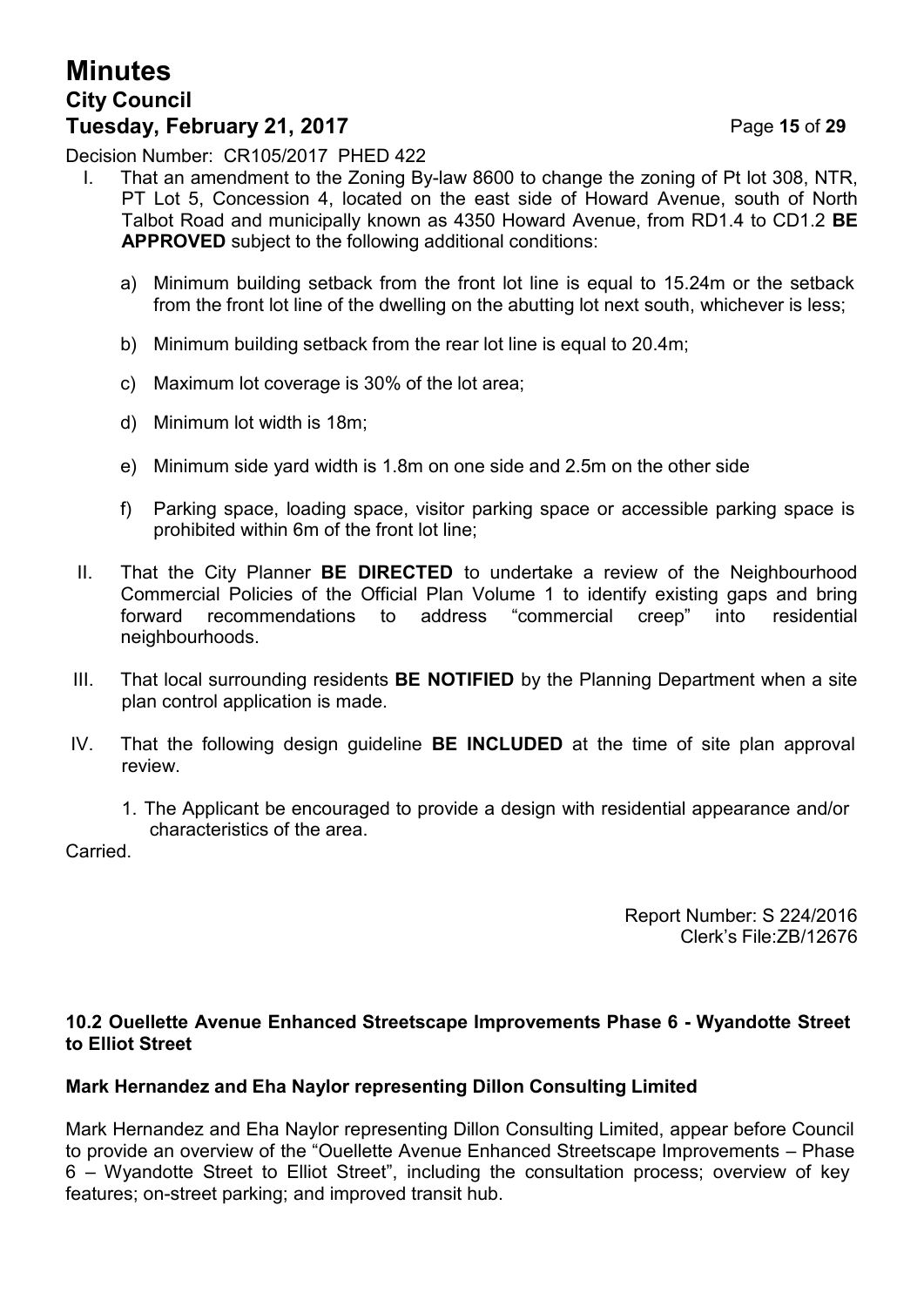## **Minutes City Council Tuesday, February 21, 2017** Page **16** of **29**

#### **Debi Croucher, Executive Director, Downtown Windsor Business Improvement Association**

Debi Croucher, Executive Director, Downtown Windsor Business Improvement Association appears before Council to speak in support of the "Ouellette Avenue Enhanced Streetscape Improvements – Phase 6 – Wyandotte Street to Elliot Street", as this is a long overdue and progressive initiative that will benefit the area immensely.

#### **Lori Newtown, Executive Director, Bike Windsor Essex**

Lori Newtown, Executive Director, Bike Windsor Essex appears before Council to comment regarding the "Ouellette Avenue Enhanced Streetscape Improvements – Phase 6 – Wyandotte Street to Elliot Street", asking why there is no cycling infrastructure incorporated in this plan, and suggests that the proposal should not exclude bicycle users, who should have been consulted and concludes by asking that bike plans be incorporated in this otherwise beautiful plan.

Moved by: Councillor Gignac Seconded by: Councillor Borelli

That the report of the City Engineer dated February 1, 2017 entitled "Ouellette Avenue Enhanced Streetscape Improvements – Phase 6 – Wyandotte Street to Elliot Street" BE DEFERRED for one month to allow for consultation with the cycling groups and for administration to recommend opportunities to incorporate bike paths in this proposal.

The motion is **put** and is **lost**.

Aye votes: Councillors Gignac and Borrelli. Nay votes: Councillors Elliott, Sleiman, Francis, Payne, Holt, Kusmierczyk, Marra and Bortolin.

Moved by: Councillor Bortolin Seconded by: Councillor Francis

Decision Number: CR107/2017

- I. That the Downtown Windsor Streetscape Modifications Phase 6 Traffic Assessment (Appendix 1) completed by Dillon Consulting, dated January 31, 2017 and the Enhanced Concept Design as shown in Appendix 2 - Schedule 'A' **BE ADOPTED** by the City Council.
- II. That approval **BE GIVEN** to undertake the construction of Downtown Windsor Utilities & Enhanced Streetscape Improvements – Phase 6 in the time frame of 2017/2018 at a net City cost of \$5,600,000; and
- III. That City Council **AUTHORIZE** Administration to proceed with tendering the road and streetscape work on Ouellette Avenue (Wyandotte to Elliot) in 2017, funded accordingly:
	- \$3,600,000 in existing funds already allocated in Project ID 7143003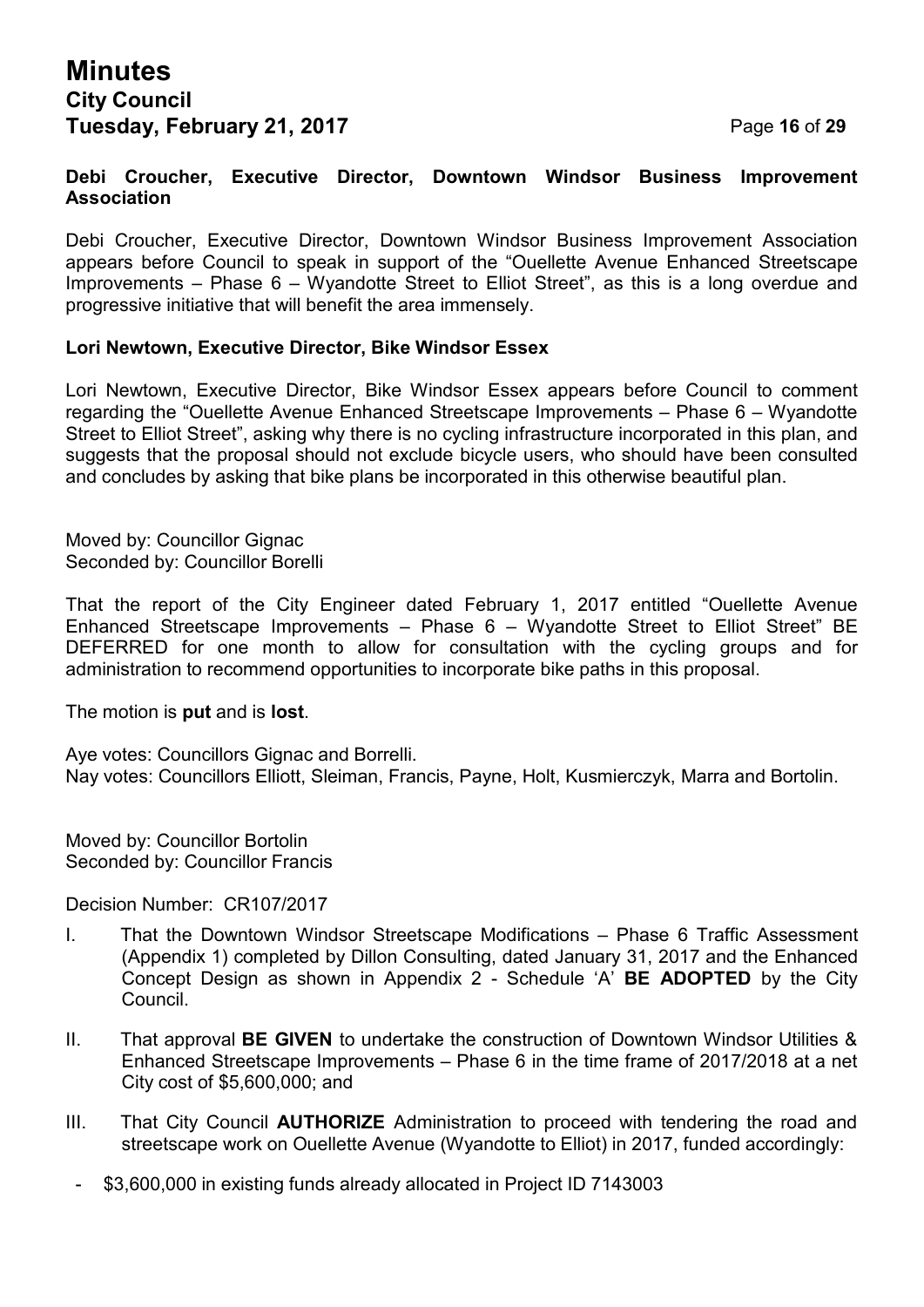# **Minutes City Council Tuesday, February 21, 2017** Page 17 of 29

- \$150,000 in Sewer Surcharge from surplus in Erie Wellington / Crawford Project ID 7141004
- Balance of \$1,850,000 be approved as a first charge to the 2018 5 year Capital Budget and
- IV. That Administration **REPORT** in the 2018 Capital budget report the impact to any previously approved in principle projects from the 2017 5 year capital budget as a result of having to fund the \$1,850,000 and
- V. That Administration **REPORT** in the 2018 Operational budget any resulting impact to maintenance costs associated with the project and;
- VI. That all contracts for the works be **PRE-APPROVED**, subject to being within the allocated budget; and
- VII. That the Chief Administrative Officer and City Clerk **BE AUTHORIZED** to sign the agreement with low bidder, in form satisfactory to the City Solicitor, financial content satisfactory to the City Treasurer and technical content to the City Engineer; and
- VIII. That the Chief Administrative Officer and City Clerk **BE AUTHORIZED** to sign an amending agreement for the design and project administration services of the Utilities & Streetscape Improvement in Downtown Windsor with Dillon Consulting Limited, satisfactory in form to the City Solicitor, in financial content to the Chief Financial Officer/City Treasurer, and in technical content to the City Engineer to include additional engineering services at a cost not to exceed \$417,170 plus HST as detailed in the attached Appendix 3 - Schedule 'B' Dillon Consulting Revised Fee Estimate for Downtown Windsor Utilities and Streetscape Improvements, Phase 6.

Carried.

At the request of Councillor Borrelli, a recorded vote is taken.

Aye votes: Councillors Elliott, Sleiman, Francis, Payne, Holt, Kusmierczyk, Marra, Borrelli, Bortolin and Mayor Dilkens. Nay votes: Councillor Gignac. Absent: None. Abstain: None.

> Report Number: C 20/2017 Clerk's File: SW/12757

#### **8.19 Request for Waiver of Fees for Diving Plongeon Canada - City Wide**

#### **Nancy Hanes and Jason Potma, Windsor Aquatic Club; and Cynthia Lane, LW Special Olympics**

Nancy Hanes and Jason Potma, Windsor Aquatic Club; and Cynthia Lane, LW Special Olympics, appear before Council to speak in opposition to the request of the Diving Plongeon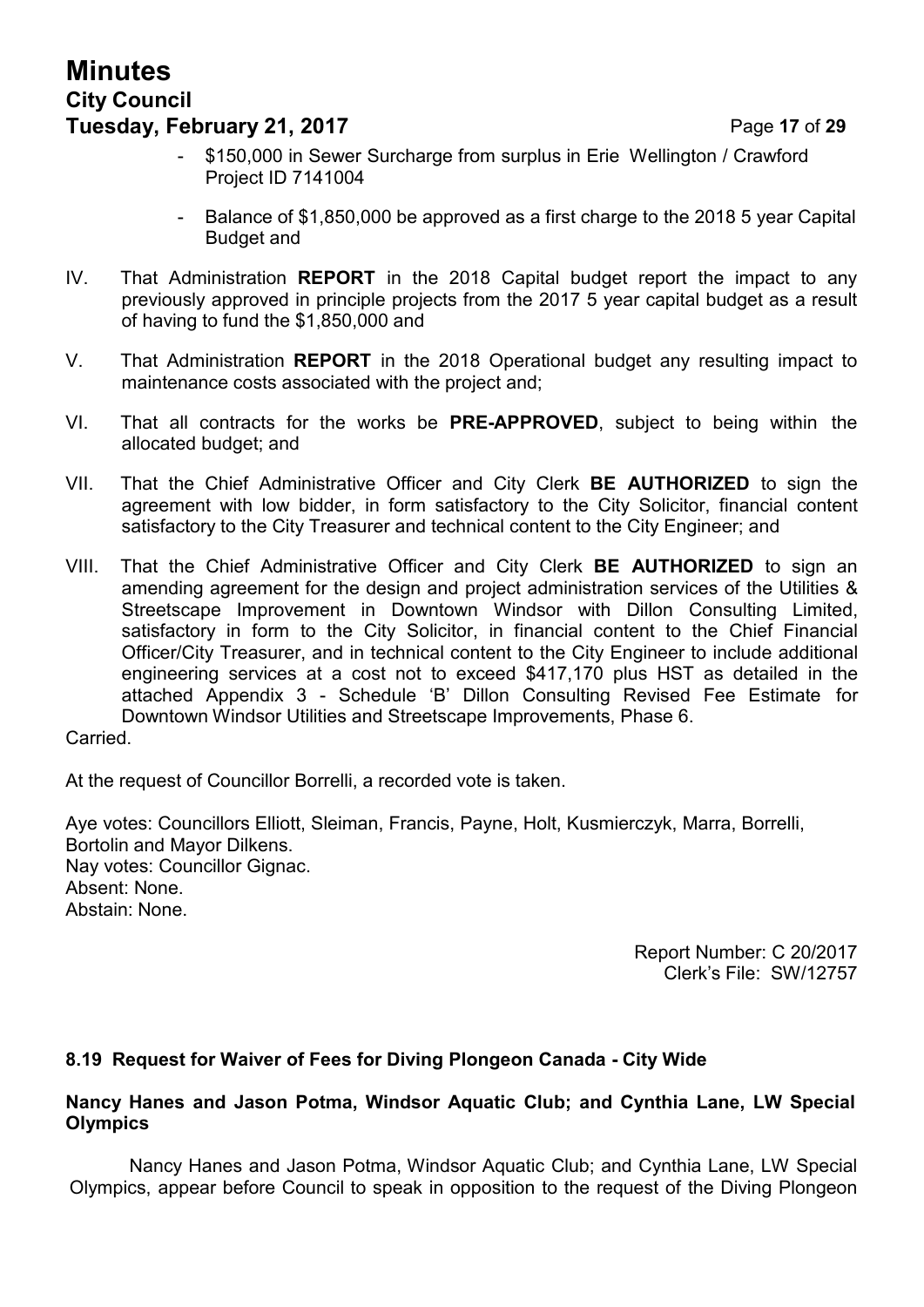# **Minutes City Council Tuesday, February 21, 2017** Page 18 of 29

Canada (DPC) to have their facility access fees waived, up to an upset limit of \$25,000 per year, for a three year period at the Windsor International Aquatic and Training Centre (WIATC) for the Windsor Dive Club, as granting this waiver would be unfair to the other existing clubs that use the facility, and conclude by reiterating that decision making by Council should be fair and equitable to all, and in a consistent manner.

Moved by: Councillor Marra Seconded by: Councillor Bortolin

That the report of the Social Development, Health and Culture Standing Committee of its meeting held February 1, 2017 regarding "Request for Waiver of Fees for Diving Plongeon Canada", BE REFERRED to administration to allow for consideration as to how other groups that use the subject pool can be granted a waiver of fees during the subject time frame, and in a fair and equitable manner.

The motion is **put** and is **lost** due to an equality of votes.

Aye votes: Councillors Marra, Bortolin, Holt, Kusmierczyk and Elliott Nay votes: Councillors Francis, Sleiman, Payne, Gignac and Borrelli

Moved by: Councillor Sleiman Seconded by: Councillor Francis

#### Decision Number: CR103/2017

That the request of Diving Plongeon Canada (DPC), to have their facility access fees be waived, up to an upset limit of \$25,000 per year, for a three year period at the Windsor International Aquatic and Training Centre (WIATC) for the Windsor Dive Club **BE APPROVED**; and further,

That the Chief Administrative Officer and City Clerk **BE AUTHORIZED** to execute and sign the agreement, satisfactory in technical content to the Executive Director of Recreation and Culture, in financial content to the Chief Financial Officer and City Treasurer, and in form to the City Solicitor.

#### **Terms and Conditions:**

- a) Term three year period from September 01, 2016 to June 30, 2019.
- b) Fees all expenses are to be paid by Diving Plongeon Canada (DPC) with the exception of pool rental fees of \$25,000 per term (2016 – 2017; 2017 – 2018; 2018 – 2019).
- c) Scheduling allocation and pool scheduling will be done on an annual basis by session and is subject to change from year to year.
- d) Insurance Windsor Dive Club will provide liability insurance (at its own cost) in the minimum amount of \$2 million with other specific items satisfactory to the manager of Purchasing and Risk Management and the City Solicitor.
- e) Equipment the City will provide and will maintain in good working condition the 1-metre and 3-metre (2) springboards as well as the 1-metre, 3-metre, 5-metre, 7.5-metre and 10 metre platforms. The City will provide and will maintain in good working condition the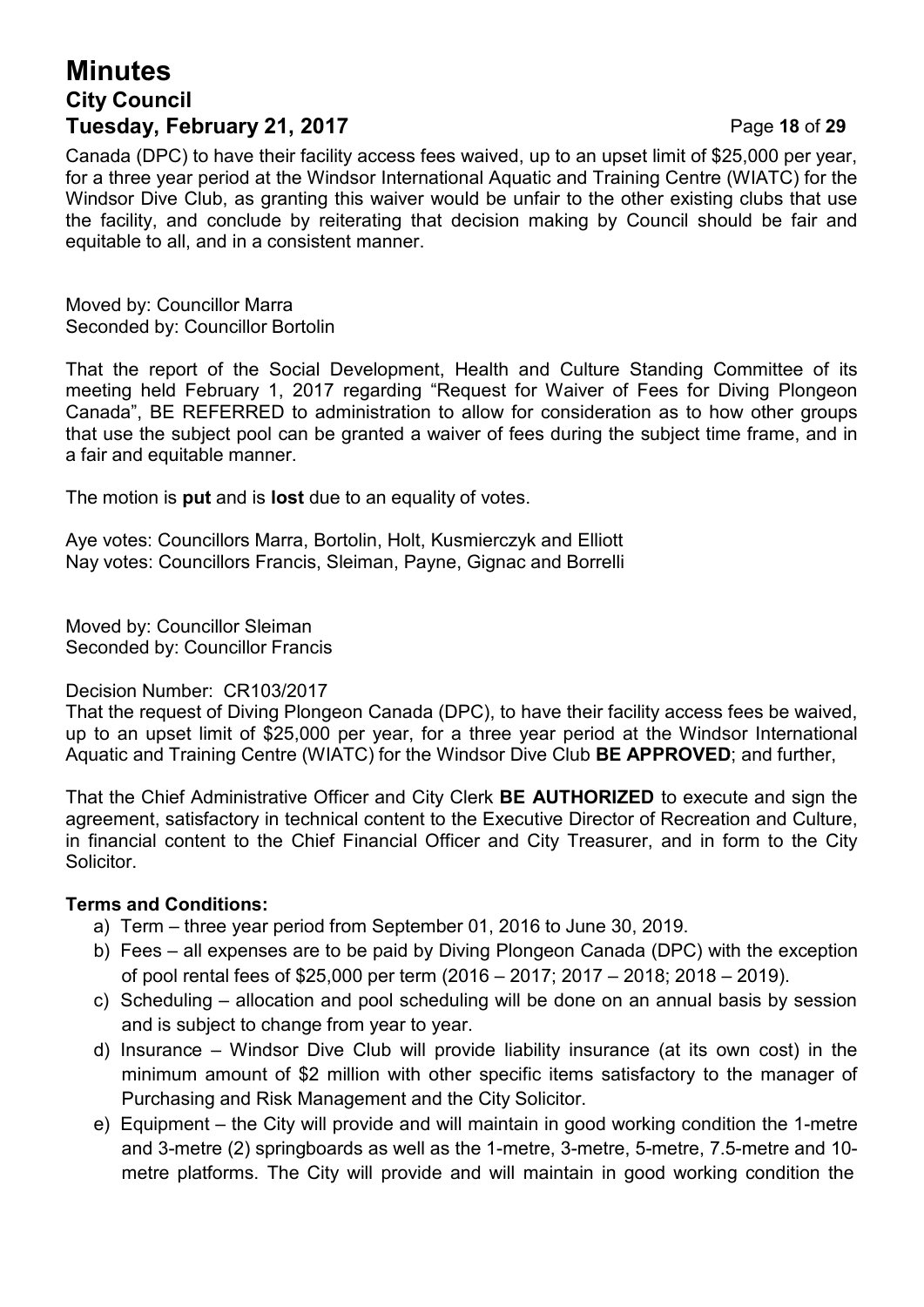# **Minutes City Council Tuesday, February 21, 2017** Page 19 of 29

surface tension spray mechanism and the bubbler (sparger) system. The Windsor Dive Club is responsible for installing, providing and maintaining all other required equipment including but not limited to trampolines, harnessing, somersault mats, plyometric boxes, stretching mats, and tumbling runs. Storage of the aforementioned equipment must be approved and pre-arranged with the Manager – WIATC, Adventure Bay Family Water Park and Aquatic Services and use is subject to dry land training pool deck space availability which will be assessed and allocated on an annual basis.

- f) Competition requests to host special events or competitions are outside of this agreement and are subject to current User Fees.
- g) Office Space Windsor Dive Club will arrange for the lease of office space if required outside of this agreement, subject to availability.

h) Parking – Windsor Dive Club will arrange for its own parking outside of this agreement. Carried.

At the request of Mayor Dilkens, a recorded vote is taken.

Aye votes: Councillors Sleiman, Francis, Elliott, Gignac, Borrelli and Mayor Dilkens. Nay votes: Councillors Marra, Payne, Kusmierczyk, Bortolin and Holt. Absent: None. Abstain: None.

> Report Number: S 205/2016 Clerk's File: SR/11026

#### **11.1 Exemption from Sandwich Demolition Control By-law 20-2007 - 862 Mill Street, Ward 2**

#### **Hunter Kersey, Director of Safety and Security, Canadian Transit Company**

Hunter Kersey, Director of Safety and Security, Canadian Transit Company, appears before Council to request that Council approve an exemption from the Demolition Control By-law 20- 2007 by Ken Carter, on behalf of the Canadian Transit Corporation (CTC), owner of the residential building located at 862 Mill Street, suggesting that the property does pose a threat to public safety and disputes the Building Inspector's report.

Moved by: Councillor Francis Seconded by: Councillor Gignac

Decision Number: CR109/2017

That an exemption from the Demolition Control By-law 20-2007, by Ken Carter, on behalf of the Canadian Transit Corporation (CTC), owner of the residential building located at 862 Mill Street **BE DENIED**, pending the outcome of outstanding litigation concerning this and other properties owned by the CTC.

Carried.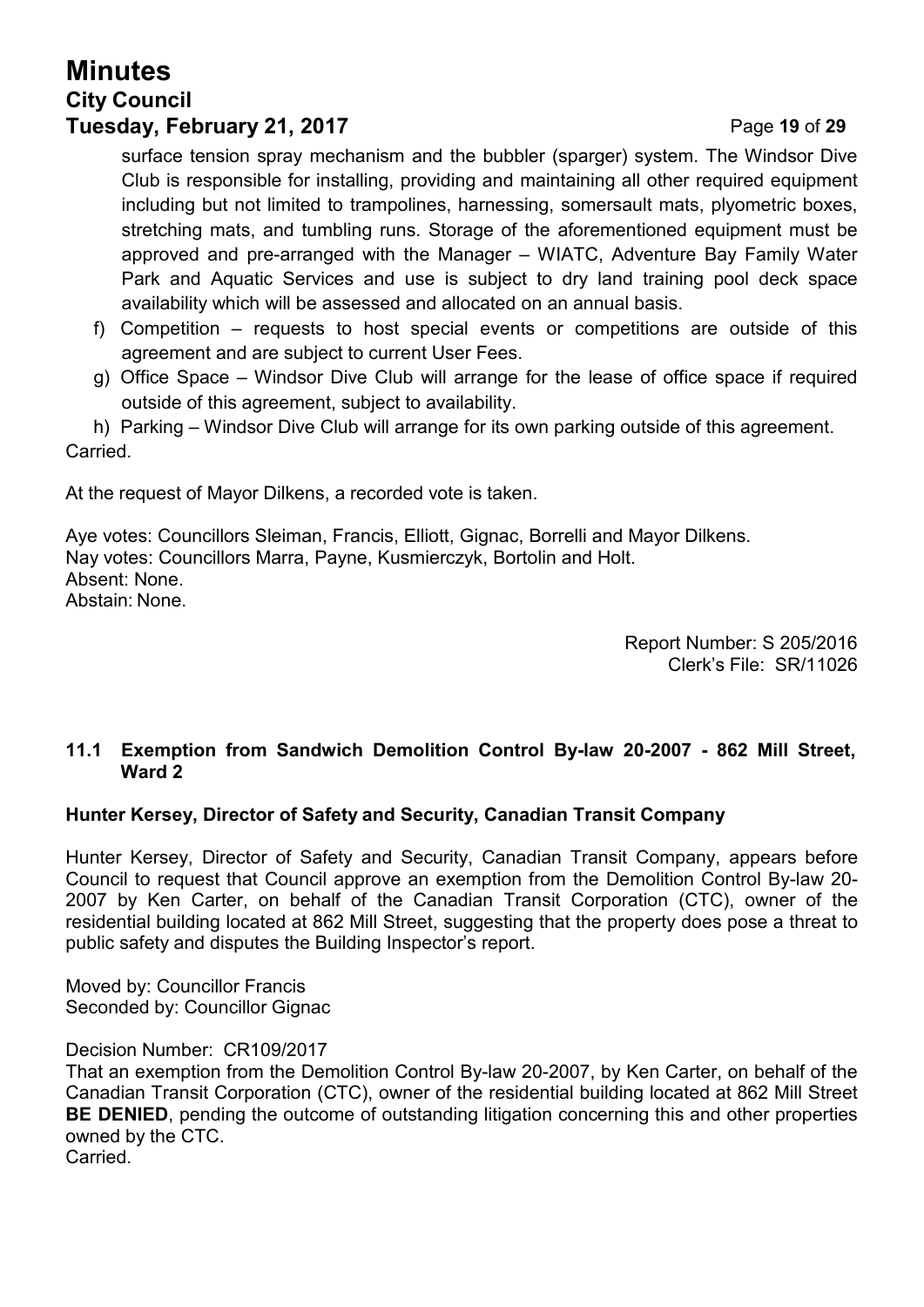# **Minutes City Council**

Report Number: C 17/2017 Clerk's File: Z/8581

#### **10.3 CQ49-2016 Karen Street One-Way - Ward 9**

#### **Barry Ashby, resident of Ward 9**

Barry Ashby, resident of Ward 9 appears before Council to provide comment regarding the recommendation to designate Karen Street a one-way, north-bound street, requesting Council to keep Karen Street safe, and to alleviate speeding motorists using their street.

#### **Shirley Watson, resident of Ward 9**

Shirley Watson, resident of Ward 9 appears before Council to provide comment regarding the recommendation to designate Karen Street a one-way, north-bound street, requesting Council to keep Karen Street safe, and to alleviate speeding motorists using their street, and to instead use proper traffic calming measures, and that keeping Karen Street open would be the worst choice because it is at a pedestrian/school crossing with a 4-legged intersection and no safety measures in place.

#### **Barry Horrobin, Director of Planning & Physical Resources, Windsor Police Services; and John Lee, Chief Fire Prevention Officer, representing Windsor Fire and Rescue Services**

Barry Horrobin, Director of Planning & Physical Resources, Windsor Police Services; and John Lee, Chief Fire Prevention Officer, representing Windsor Fire and Rescue Services appear before Council and are available for questions regarding the proposed recommendation to designate Karen Street a one-way, north-bound street.

Moved by: Councillor Payne Seconded by: Councillor Marra

That Karen Street BE DESIGNATED a one-way street north-bound.

The motion is **put** and is **lost**.

Aye votes: Councillors Payne, Marra and Borrelli. Nay votes: Councillors Francis, Sleiman, Elliott, Holt, Kusmierczyk, Gignac and Bortolin.

Moved by: Councillor Francis Seconded by: Councillor Gignac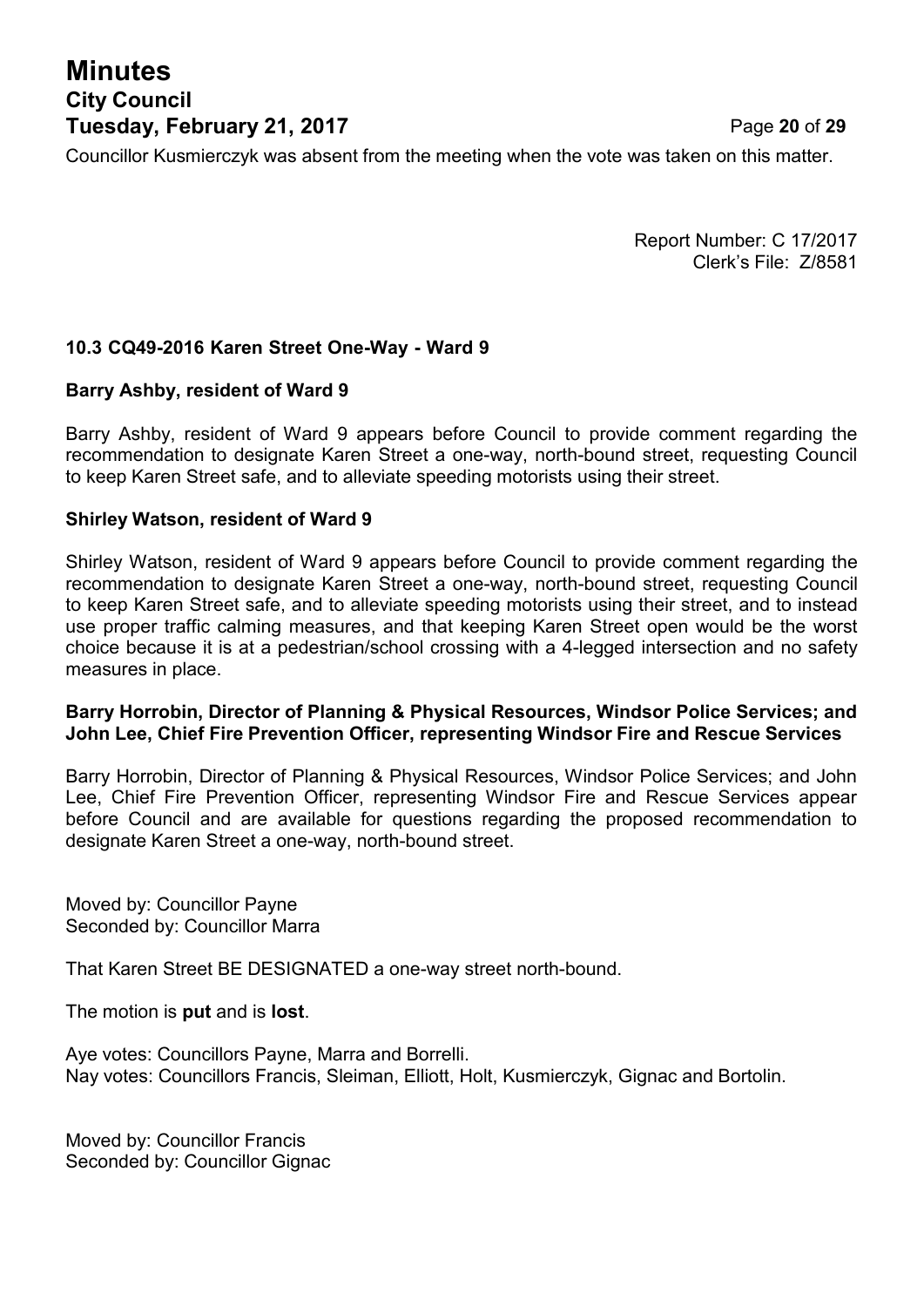# **Minutes City Council Tuesday, February 21, 2017** Page **21** of **29**

Decision Number: CR108/2017

That the report of the Environment, Transportation and Public Safety Standing Committee of its meeting held January 25, 2017 entitled "CQ49-2016 Karen Street One-Way – Ward 9" **BE RECEIVED** for information; and further, that Administration **BE DIRECTED** to undertake a traffic count once Cabana Road has been completed Carried.

> Report Number: S 219/2016 Clerk's File: SR2017

#### **11. REGULAR BUSINESS ITEMS (Non-Consent Items)**

#### **11.2 Sandwich Street Roundabout ---Ward 2**

Moved by: Councillor Elliott Seconded by: Councillor Sleiman

Decision Number: CR110/2017

That Rule 13.9 of the Procedure By-law regarding business not already before Council **BE WAIVED** to permit the introduction of a motion for consideration without prior notice regarding the report of the City Engineer dated February 17, 2017 entitled "Sandwich Street Roundabout – Ward 2". **Carried** 

Moved by: Councillor Elliott Seconded by: Councillor Sleiman

Decision Number: CR76/2017

- I. That Council **APPROVE** the Sandwich Street Roundabout project to **BE FUNDED** from the previously approved 2017 enhanced capital budget placeholder of \$850,000 allocated for this project; and,
- II. That staff **BE AUTHORIZED** to tender the works and proceed; and that all contracts for the works be **PRE-APPROVED**, subject to being within the allocated budget, and that the Chief Administrative Officer and City Clerk **BE AUTHORIZED** to sign the agreements, in form satisfactory to the City Solicitor, financial content satisfactory to the City Treasurer and technical content to the City Engineer; and,
- III. That Administration **REPORT BACK** to City Council the results of all tenders that were awarded and approved.

Carried.

Councillors Bortolin and Holt voting nay.

Report Number: C 36/2017 Clerk's File: SW2017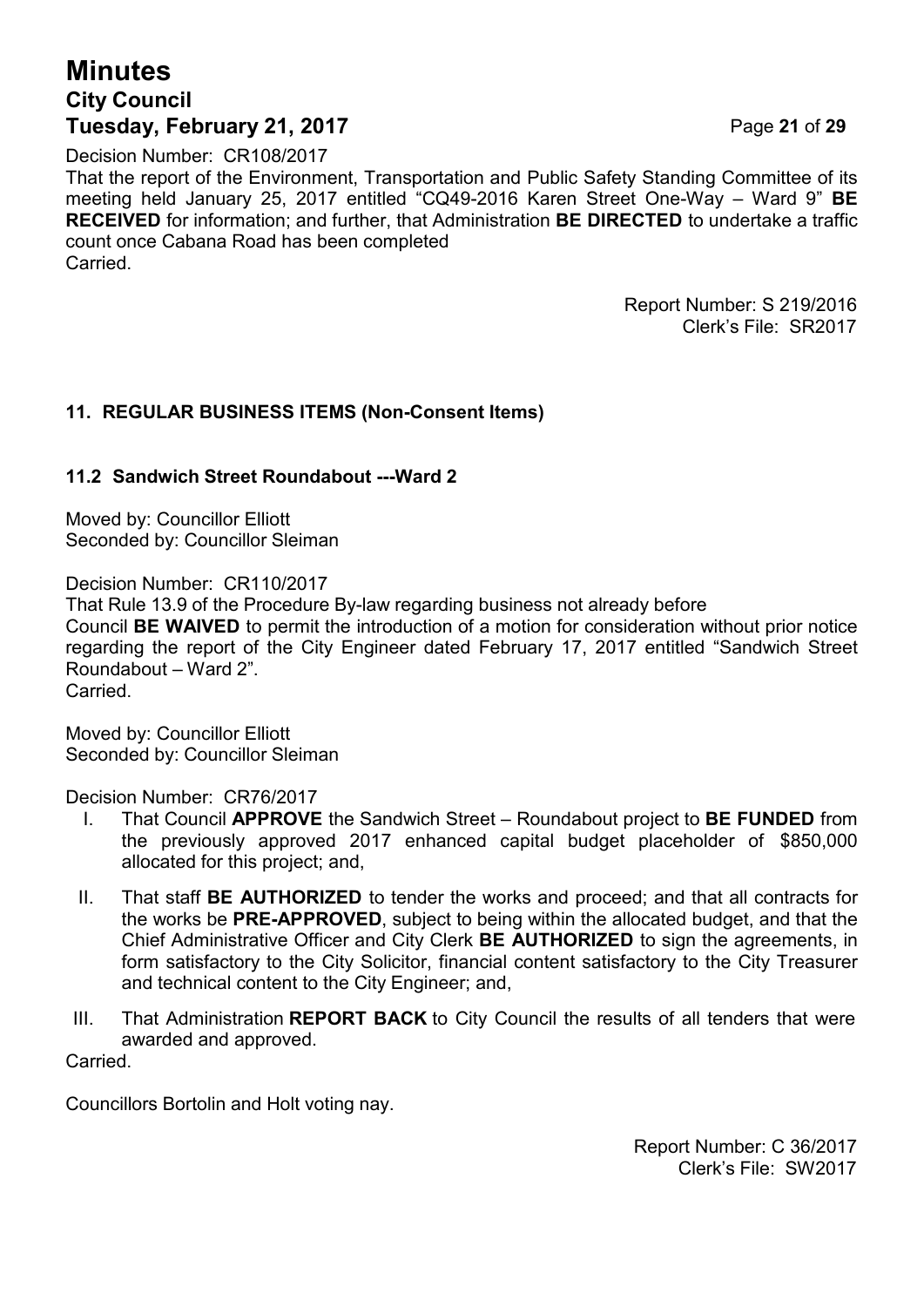#### **12. CONSIDERATION OF COMMITEE REPORTS**

None.

### **13. BY-LAWS (First and Second Reading)**

Moved by: Councillor Holt Seconded by: Councillor Kusmierczyk

That the following By-laws No. 33-2017 through 36-2017 (inclusive) be introduced and read a first and second time:

**33-2017** A BY-LAW TO FURTHER AMEND BY-LAW NUMBER 8600 CITED AS THE "CITY OF WINDSOR ZONING BY-LAW" (see item 8.21, S 224/2016)

**34-2017** A BY-LAW TO FURTHER AMEND BY-LAW 9023 BEING A BY-LAW TO REGULATE VEHICULAR PARKING WITHIN THE LIMITS OF THE CITY OF WINDSOR ON MUNICIPAL STREETS, MUNICIPAL PARKING LOTS AND PRIVATE PROPERTIES, authorized by CAO3810, approved January 31, 2017

**35-2017** A BY-LAW TO AMEND PROVISIONAL BY-LAW 151-2016, BEING A BY-LAW TO PROVIDE FOR THE REPAIRS AND IMPROVEMENTS OF THE LENNON DRAIN IN THE CITY OF WINDSOR, authorized by CR612/2016, adopted October 3, 2016

**36-2017** A BY-LAW TO CONFIRM PROCEEDINGS OF THE COUNCIL OF THE CORPORATION OF THE CITY OF WINDSOR AT ITS MEETING HELD ON THE TWENTY-FIRST DAY OF FEBRUARY, 2017 Carried.

#### **14. MOVE BACK INTO FORMAL SESSION**

Moved by: Councillor Marra Seconded by: Councillor Payne

That the Committee of the Whole does now rise and report to Council respecting the business items considered by the Committee:

- 1) Communication Items (as presented)
- 2) Consent Agenda (as presented)
- 3) Items Deferred Items Referred
- 4) Consideration of the Balance of Business Items (as amended)
- 5) Committee Reports (as presented)
- 6) By-laws given first and second readings (as presented)

Carried.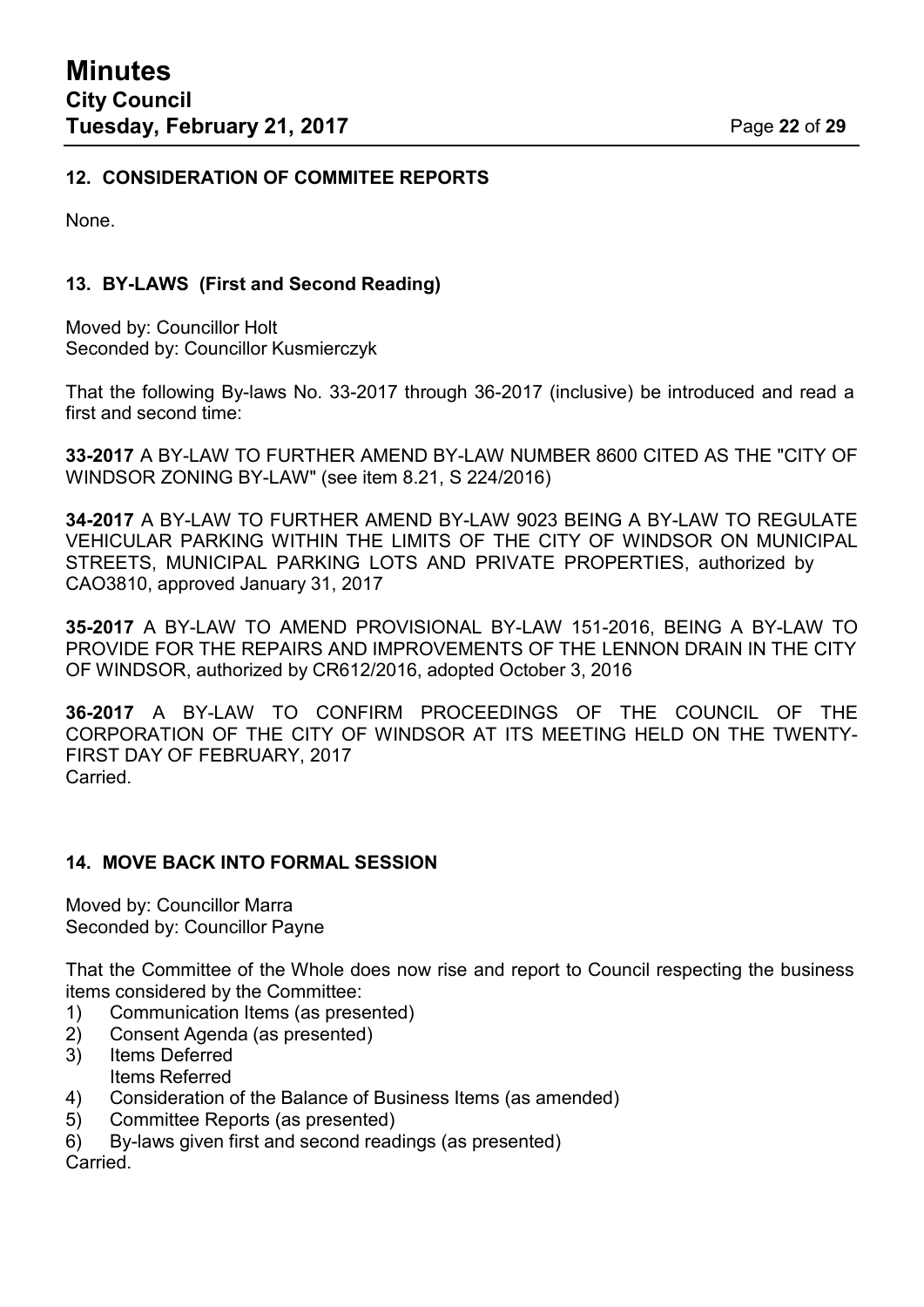#### **15. NOTICES OF MOTION**

None presented.

#### **16. THIRD AND FINAL READING OF THE BY-LAWS**

Moved by: Councillor Sleiman Seconded by: Councillor Borrelli

That the following By-laws No. 33-2017 through 36-2017 (inclusive), having been read a first and second time be now read a third time and finally passed and that the Mayor and Clerk **BE AUTHORIZED** to sign and seal the same notwithstanding any contrary provision of the Council. **Carried** 

#### **17. PETITIONS**

None presented.

#### **18. QUESTION PERIOD**

#### **18.1 CQ8-2017**

Moved by: Councillor Francis Seconded by: Councillor Gignac

#### Decision Number: CR78/2017

That the following Council Question by Councillor Elliott **BE APPROVED**, and that Administration **BE DIRECTED** to proceed with the necessary actions to respond to the Council Question in the form of a written report, consistent with Council's instructions, and in accordance with Section 17.1 of the Procedure By-law 98-2011:

#### CQ8-2017:

#### **Assigned to City Planner**

Asks Administration to bring back a report to close an alley located East-West in the 200 block of McKay and Curry Avenue off of University. I have received multiple complaints from the resident at 263 McKay of the continued problems going on in this alleyway. Carried.

Councillor Marra was absent from the meeting when the vote was taken on this matter.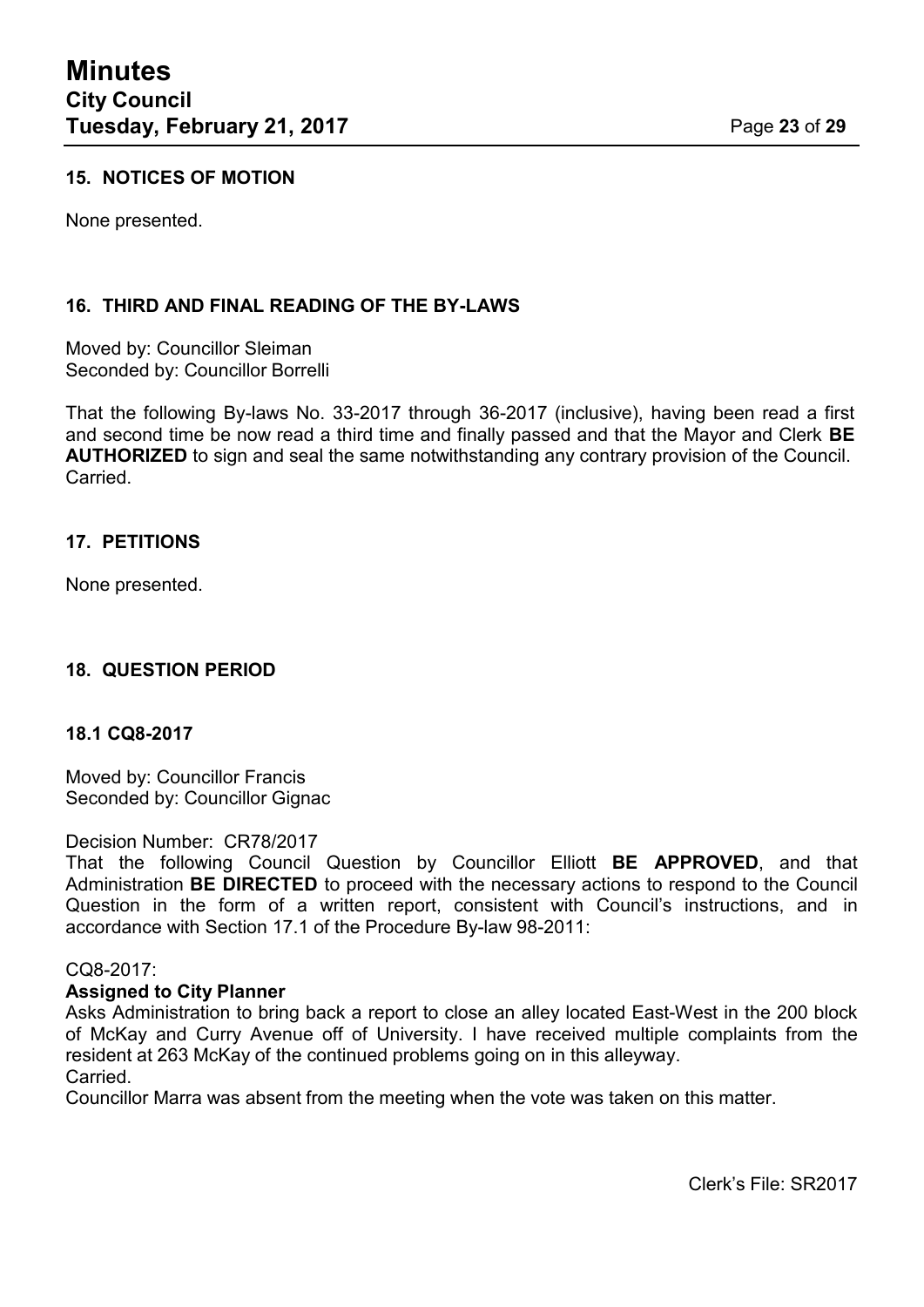#### **18.2 CQ9-2017**

Moved by: Councillor Francis Seconded by: Councillor Gignac

#### Decision Number: CR79/2017

That the following Council Question by Councillor Borrelli **BE APPROVED**, and that Administration **BE DIRECTED** to proceed with the necessary actions to respond to the Council Question in the form of a written report, consistent with Council's instructions, and in accordance with Section 17.1 of the Procedure By-law 98-2011:

#### CQ9-2017:

#### **Assigned to City Engineer**

Asks to review the use of the surplus noise barriers from Herb Gray Parkway (plus costs) to possibly be utilized on the North Service Road, east of Elsmere Avenue. Carried.

Councillor Marra was absent from the meeting when the vote was taken on this matter.

Clerk's File: ST/8821

#### **18.3 CQ10-2017**

Moved by: Councillor Francis Seconded by: Councillor Gignac

#### Decision Number: CR80/2017

That the following Council Question by Councillor Kusmierczyk **BE APPROVED**, and that Administration **BE DIRECTED** to proceed with the necessary actions to respond to the Council Question in the form of a written report, consistent with Council's instructions, and in accordance with Section 17.1 of the Procedure By-law 98-2011:

#### CQ10-2017:

#### **Assigned to Executive Director of Recreation and Culture**

Asks Administration to report back on adequacy of kayak storage at Lakeview Marina. Carried.

Councillor Marra was absent from the meeting when the vote was taken on this matter.

Clerk's File: SR2017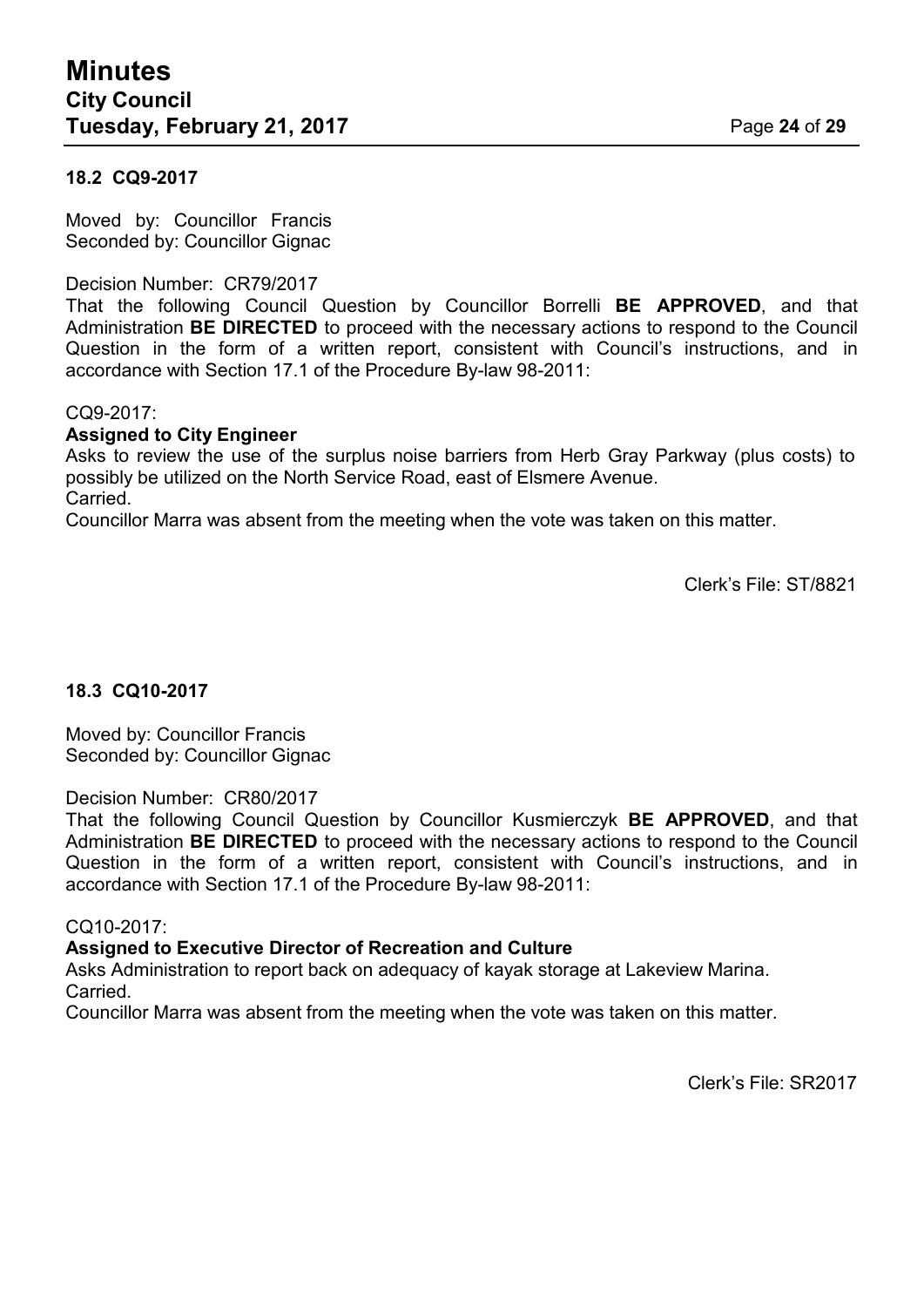#### **18.4 CQ11-2017**

Moved by: Councillor Francis Seconded by: Councillor Gignac

#### Decision Number: CR81/2017

That the following Council Question by Councillor Gignac **BE APPROVED**, and that Administration **BE DIRECTED** to proceed with the necessary actions to respond to the Council Question in the form of a written report, consistent with Council's instructions, and in accordance with Section 17.1 of the Procedure By-law 98-2011:

#### CQ11-2017:

#### **Assigned to Executive Director of Transit**

Asks administration to prepare a report to Council outlining what steps would be needed to offer Transit passes to City employees as a taxable benefit, similar to the parking passes that are currently available.

**Carried** 

Councillor Marra was absent from the meeting when the vote was taken on this matter.

Clerk's File: AS2017

#### **18.5 CQ12-2017**

Moved by: Councillor Francis Seconded by: Councillor Gignac

#### Decision Number: CR82/2017

That the following Council Question by Councillor Holt **BE APPROVED**, and that Administration **BE DIRECTED** to proceed with the necessary actions to respond to the Council Question in the form of a written report, consistent with Council's instructions, and in accordance with Section 17.1 of the Procedure By-law 98-2011:

#### CQ12-2017:

#### **Assigned to City Planner**

Asks that administration report back to the Environment, Transportation and Public Safety Standing Committee on implementing a "Complete Streets" policy for the City of Windsor, highlighting how such a policy would satisfy Council's 20 Year strategic Plan as well as any other relevant plans and studies.

Carried.

Councillor Marra was absent from the meeting when the vote was taken on this matter.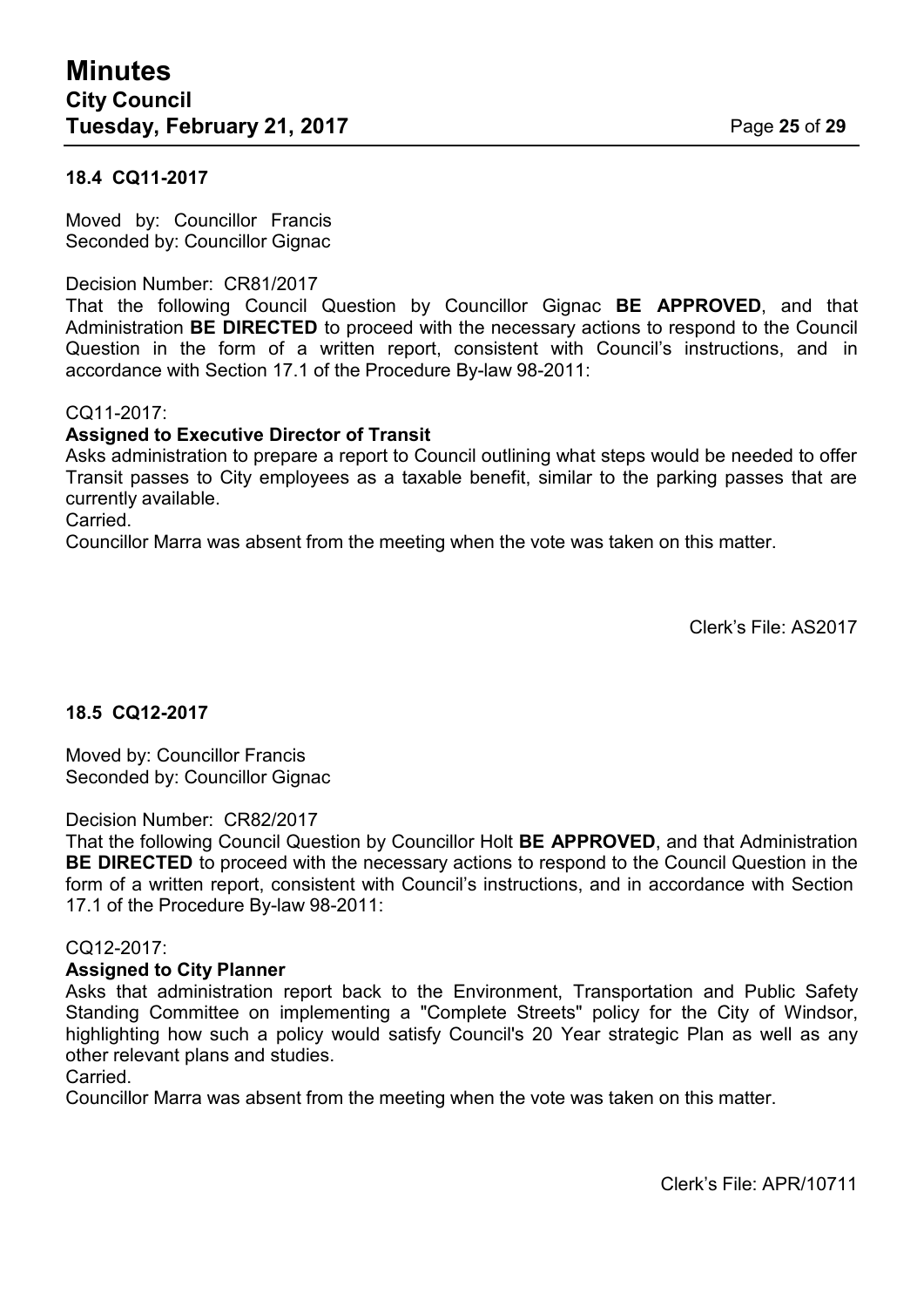### **21. ADJOURNMENT**

Moved by: Councillor Holt Seconded by: Councillor Kusmierczyk

That this Council meeting stand adjourned until the next regular meeting of Council or at the call of the Mayor.

Accordingly, the meeting is adjourned at 10:34 o'clock p.m. Carried. Councillor Marra was absent from the meeting when the vote was taken on this matter.

Mayor **City Clerk**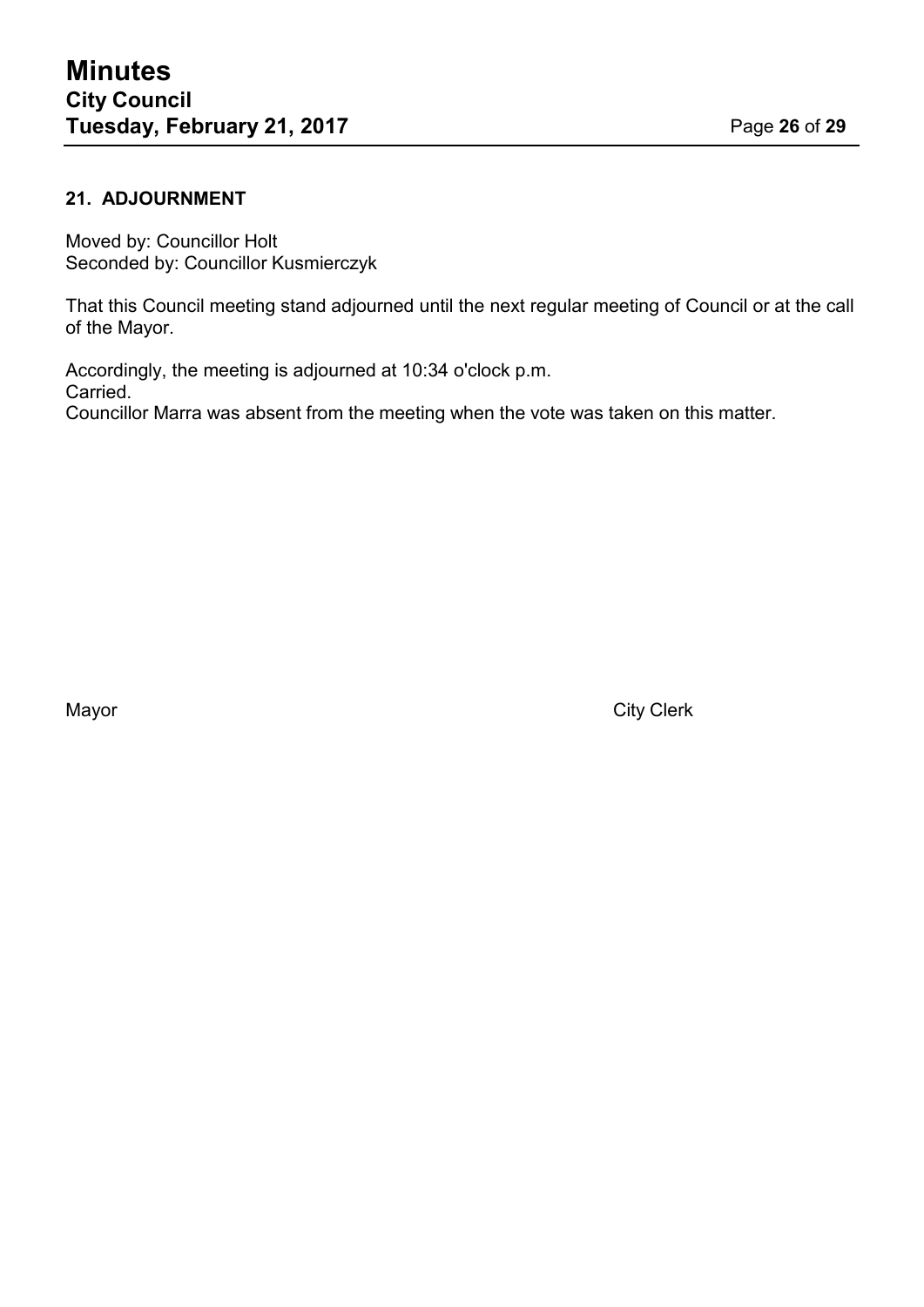**Minutes City Council**

**Tuesday, February 21, 2017** Page **27** of **29** CR107/2017- Appendix 1 - Item No. 10.2

**See Appendix attached under separate cover**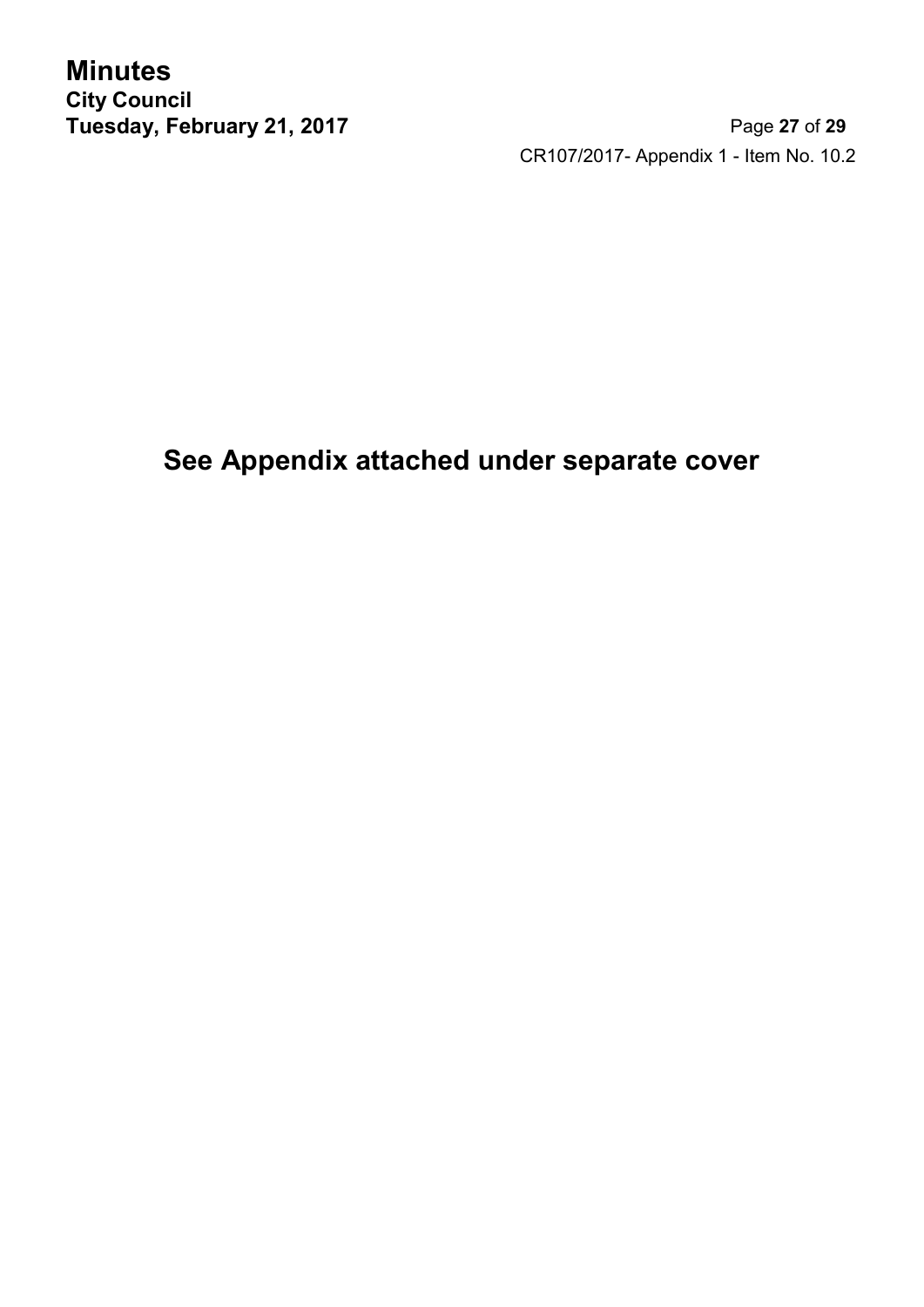# **Minutes**

**City Council Tuesday, February 21, 2017** Page **28** of **29**

CR107/2017- Appendix 2 - Item No. 10.2